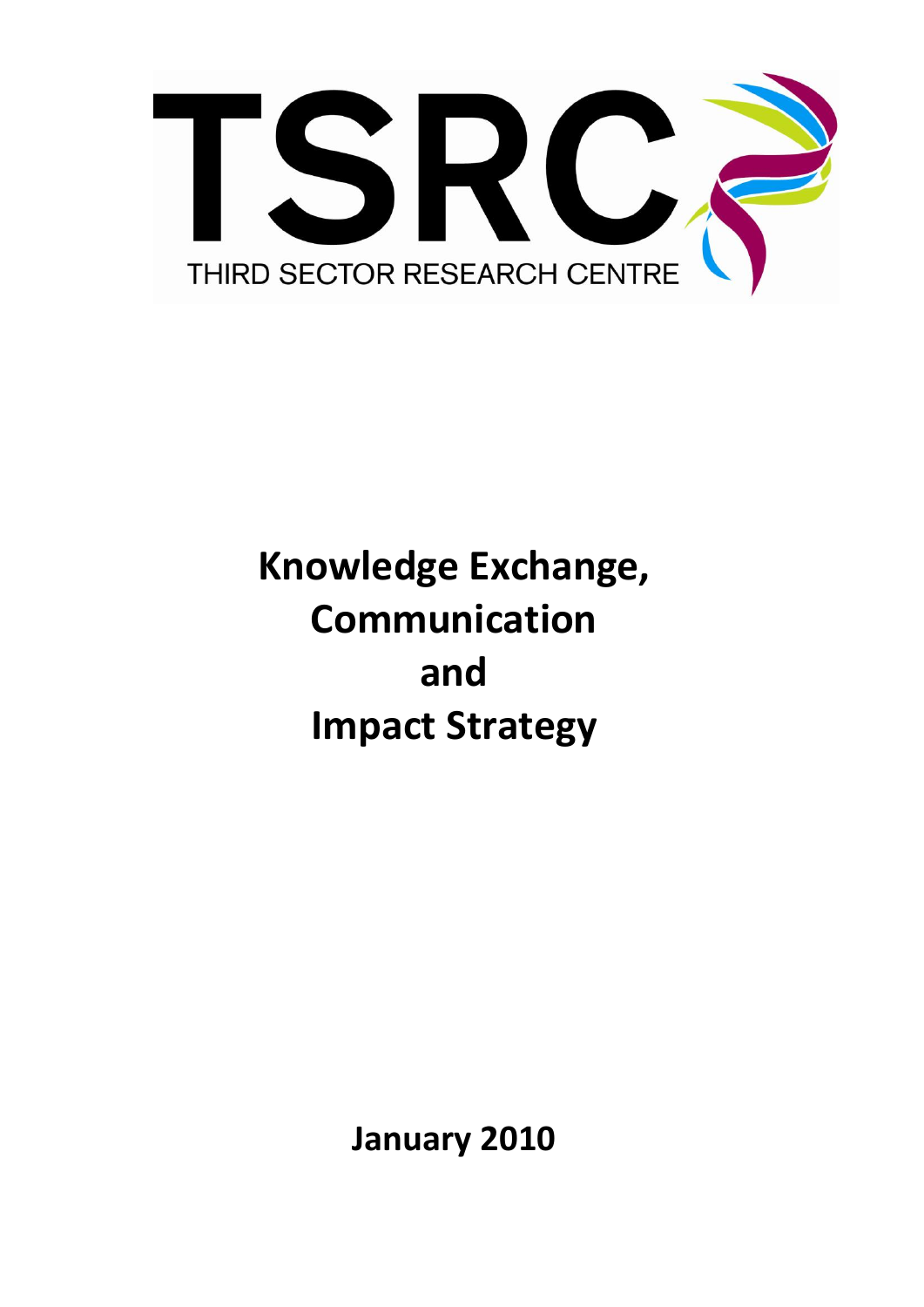# **CONTENTS**

| <b>Forward</b>    |                                                                                                                                        | 3              |
|-------------------|----------------------------------------------------------------------------------------------------------------------------------------|----------------|
| <b>Section 1</b>  | <b>Background</b><br><b>Rationale</b><br><b>Definitions</b>                                                                            | 4              |
| <b>Section 2</b>  | <b>Key Purpose of TSRC</b><br><b>Introduction</b><br><b>Knowledge Exchange</b>                                                         | $\overline{7}$ |
| <b>Section 3</b>  | <b>Identity, Activities and Risk Assessment</b><br><b>Activities</b><br><b>Risk and Contingency Planning</b>                           | 10             |
| <b>Section 4</b>  | <b>Communication</b><br><b>Benefits</b><br><b>Audience and channels</b><br><b>Engagement</b>                                           | 14             |
| <b>Section 5</b>  | <b>Tools and Methods</b><br><b>Website</b><br><b>Publicity Materials</b><br><b>Methods</b>                                             | 19             |
| <b>Section 6</b>  | <b>Building Capacity</b><br><b>Monitoring and Evaluation</b><br><b>Conceptual Framework</b><br><b>Ensuring Research Uptake and Use</b> | 24             |
|                   | <b>Data Collection Methods</b><br><b>Ongoing Monitoring</b><br><b>Annual Review</b><br><b>Evaluation</b>                               |                |
| <b>Section 6</b>  | <b>Impact</b><br><b>Impact Dimensions</b><br><b>Approach</b><br><b>Measuring Impact</b>                                                | 30             |
| <b>Appendix</b>   | A - TSRC Spheres of Impact<br><b>B-Knowledge Transfer Programme</b><br>C-ESRC Third Sector Engagement Plan                             | 33             |
| <b>References</b> |                                                                                                                                        | 36             |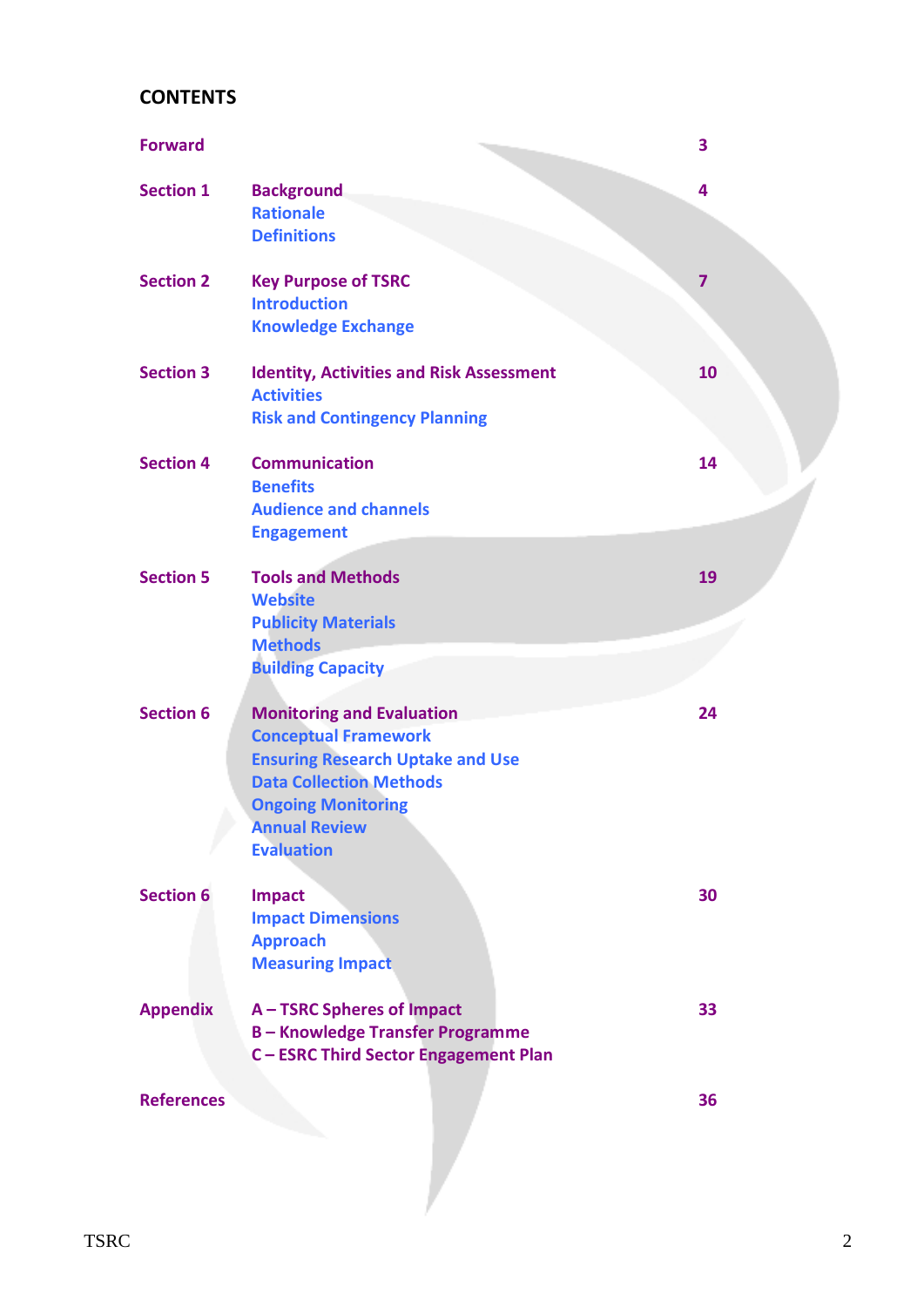# **FOREWORD**

The long-term aim for TSRC is to establish a permanent centre for academic research on the third sector in the UK. We want to be able to maintain our core data gathering and analysis as a sustainable resource for all research users. Over time we will also be able to develop analysis to address a wider range of research questions. This will also include securing funding for additional, and more applied, research which can draw on TSRC data and expertise to meet the needs of different policy and practice agencies and research communities.

We are also committed to promoting and supporting the building of capacity for research with, on and for the sector. In part this will be achieved by our joint work with the three Capacity Building Clusters and through our collaboration with related Economic and Social Research Council (ESRC) and Office of the Third Sector (OTS) investments, notably the Centre for Charitable Giving and Philanthropy (CGAP) and the Centre for Market and Public Organisation (CMPO*).* It will also be a feature of our activity within the Centre to promote and support the work of other researchers in both the academic and practice communities, for instance, through online advice, training courses, and honorary and visiting fellowship programmes.

Finally we are concerned to ensure that our research has a real impact on policy and practice. We will facilitate engagement and dissemination, in particular through the work of our Knowledge Exchange Team; but we will also use this engagement to develop evaluation of the impact of our research over time. We want to ensure that a sustainable research centre is also a valuable and influential one.

**Pete Alcock Director**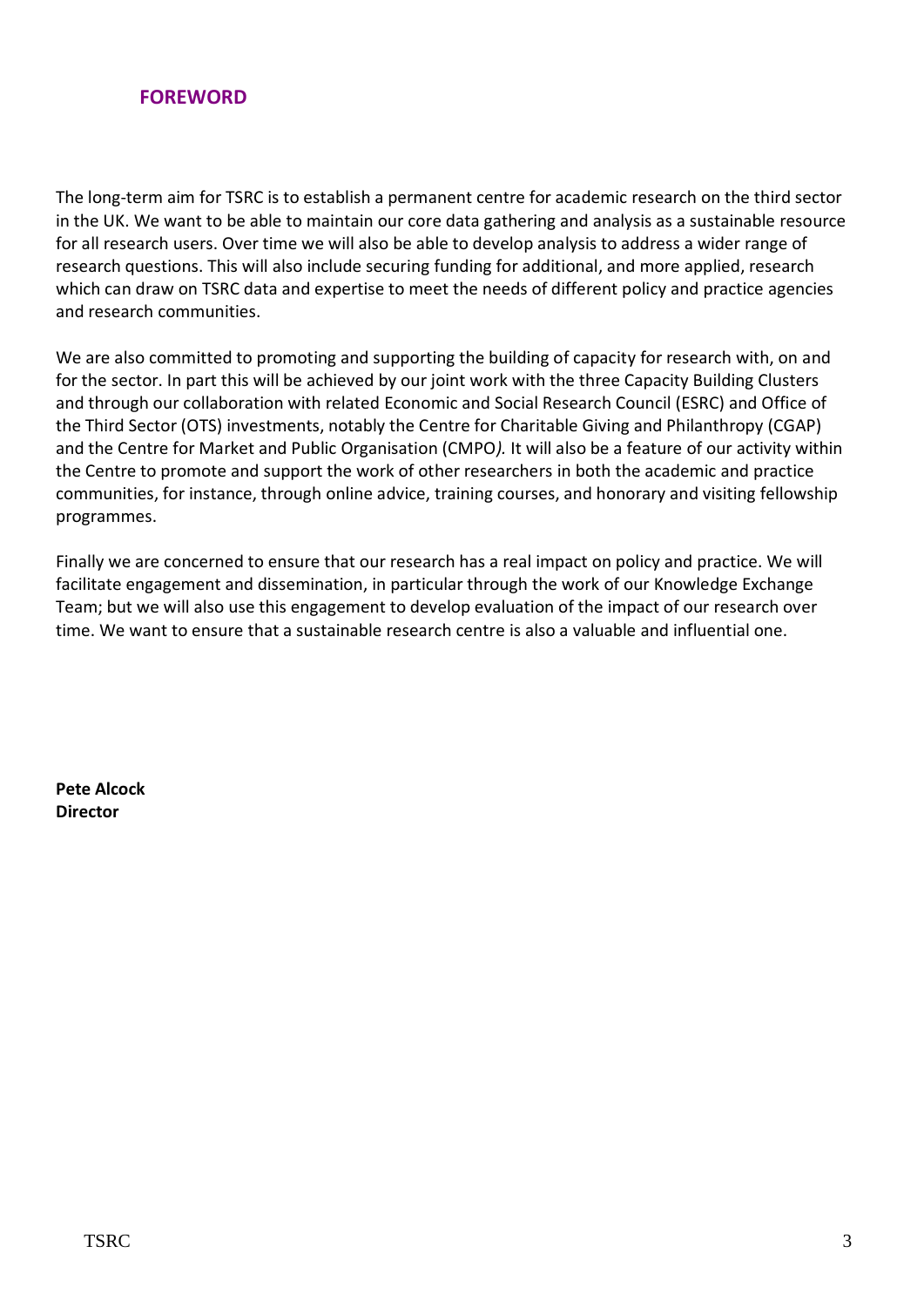## **Rationale**

There has been a growing acknowledgement by researchers, practitioners, commissioners/funders and policy/decision makers that although there is much research on the third sector, the products of that research are not always robust, comprehensive, consistent, or systematic and are not always readily available for users to access. This has become important in recent years given the emphasis by policy makers on working in partnership with the third sector in relation to service delivery, and more widely with the growing opportunities for the sector to have a voice and influence in society. For this reason it was argued that there was a need for an independent academic research centre in order to ensure that the work of the sector is informed by research knowledge. In October 2008 The Third Sector Research Centre (TSRC) was co-funded by the Economic and Social Research Council (ESRC), Office of the Third Sector (OTS) of the Cabinet Office and Barrow Cadbury Foundation. The TSRC is a collaborative venture by the Universities of Birmingham and Southampton and also involves a dedicated team based in London to ensure knowledge exchange between researchers and third sector stakeholders.

This Knowledge Exchange, Communications and Impact Strategy document is for all those interested in the work of TSRC and how the TSRC plans to make an impact. This strategy will also inform the Knowledge Exchange Team's implementation and monitoring plans for the short, medium and long term, and these will be reported on an annual basis for the wider public. The guiding philosophy in all our work will be listening to the third sector and its stakeholders and ensuring that this informs the research of TSRC and that this research knowledge is of use to stakeholders.

The TSRC will have to play a balancing act between competing demands by the sector and other stakeholders and the need to ensure that the TSRC provides an authoritative, independent and robust knowledge base with high quality and cutting edge research. Expectations are already varied regarding what the TSRC can deliver for third sector stakeholders in the short and long term. Given the uniqueness of the TSRC there will be a steep learning curve for all, as these sometimes conflicting interests are negotiated. The key to success will be to ensure that decisions are open and transparent and in a space where all those interested can participate, reflect and find common ground.

It is important to ensure that policy, funding, decision making and practice are based on sound knowledge, so that informed choices are made in the development and delivery of interventions, and in supporting the third sector to thrive and maximise its impact. We acknowledge that the sector is diverse, and has multiple and conflicting interests and that knowledge is provisional, political and contested, but by offering robust methodology and systematic research approaches we hope to support the development of a concrete knowledge, research and evidence base for the sector. As this is a new and innovative initiative, we have developed this strategy specifically for the Third Sector Research Centre based on evidence of good practice that currently exists nationally and internationally on knowledge exchange and impact.<sup>1</sup>

1

<sup>&</sup>lt;sup>1</sup> For Background information on the TSRC please look at our website[: www.tsrc.ac.uk.](http://www.tsrc.ac.uk/) To see how we feed into the ESRC *Strategy for Engagement with the Third Sector and their other funded initiatives including the Capacity Building Clusters see the Appendix to this paper.*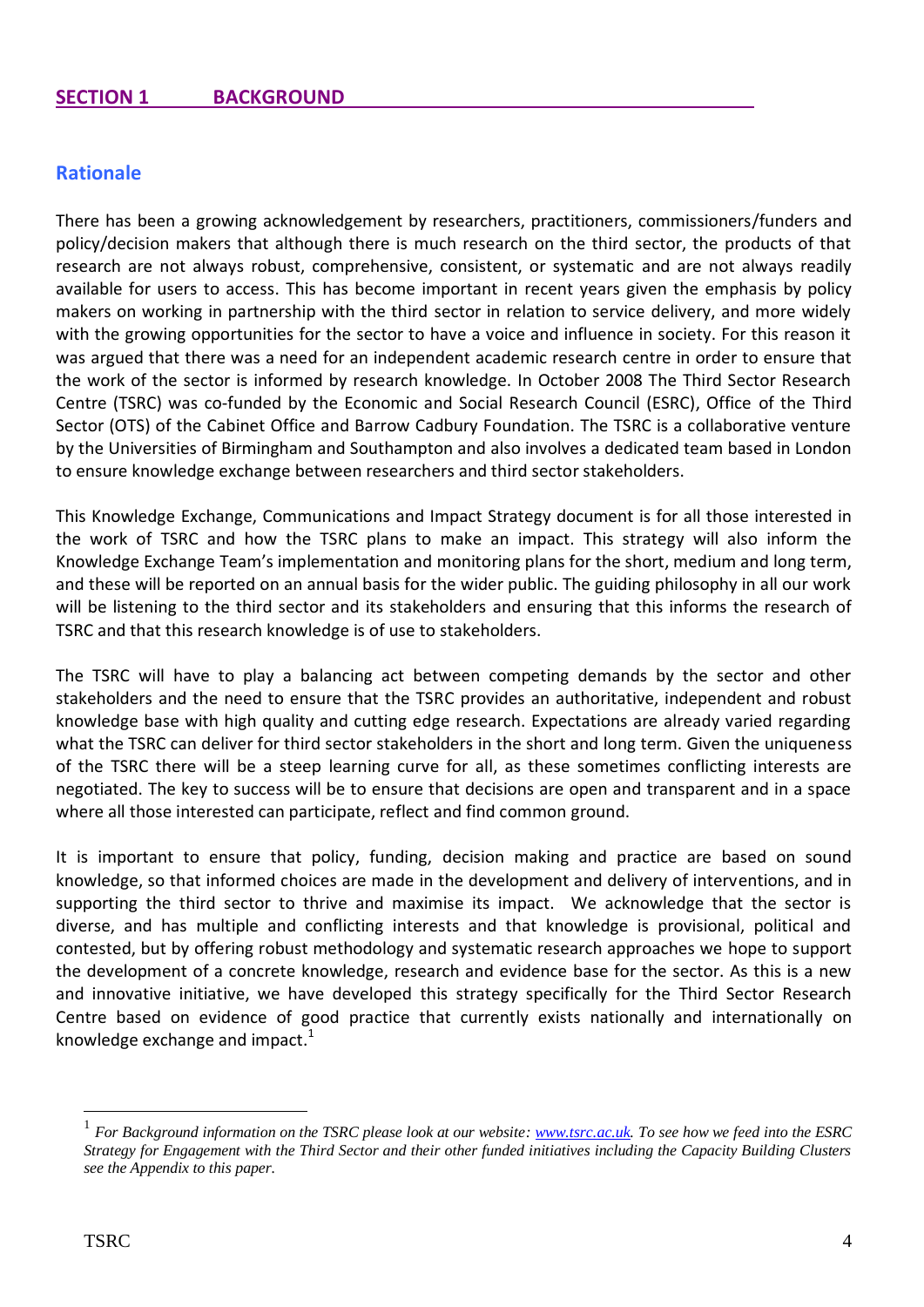# **Definitions**

For the purposes of this strategy, knowledge transfer encompasses all the steps between the creation of new knowledge and its application to yield beneficial outcomes for society. It should be an interactive process underpinned by an effective exchange between researchers, practitioners and policy makers, cocreating new knowledge. Ultimately the knowledge exchange and communication mechanism is vital to ensure the TSRC has an impact in the application and co-production of knowledge with the third sector.

Knowledge exchange is an ongoing process not an act, it brings together different cultures, the academic researcher, the policy decision maker and the practitioner each with their own timeframes, languages of communication, priorities for knowledge and work environments.<sup>2</sup> This is a particularly important consideration for our work in bridging gaps between academic researchers, policy and decision makers and third sector practitioners. It will also build on the multiple roles and identities of stakeholders to further dissolve the boundaries between producers and users of knowledge offering a space for a more collaborative research process.

In many theories and models of knowledge transfer the interaction between different stakeholders is seen as key to moving knowledge between practitioners, policy makers and researchers (e.g. ESRC 'Knowledge Exchange: Addressing Stakeholder Needs'). The five basic principles developed to put theory of knowledge transfer into practice<sup>3</sup> focus on: the message, the audience, the messenger, the transfer method, and the expected outcome.

It is acknowledged that a key factor in knowledge take-up is the user organisation's culture and leadership in making use of research knowledge. Organisations need to develop a framework for knowledge translation<sup>4</sup> – they need to consider context, structure, decision-making processes, information use and resources allocated for knowledge translation. This may be through direct interaction with the TSRC or from the development of cascading models of knowledge transfer through media, umbrella bodies and other fora.

From reflecting on the information gathered to date (see TSRC Knowledge Exchange Research Paper) we will emphasise the importance of the following:

- Ongoing dialogue between the researchers and other communities of learning (policy and practitioners): a participatory process will support knowledge exchange, uptake of research findings, implementation strategies and feedback to ensure research is relevant to the sector – this offers a wider net of engagement as well as user involvement at all stages of the research process.
- Knowledge creation is not viewed from only a research perspective, but as a process of synthesising existing knowledge and adapting it to reality so as to improve the work of the sector. This could incorporate a deliberative process of presenting research findings and developing strategies to interpret and implement changes.

<sup>1</sup> <sup>2</sup> This is highlighted in Lewig et al. (2006) 'Closing the research policy and research practice gaps', *Australian Institute of Family Studies*, Family Matters No.74.

<sup>&</sup>lt;sup>3</sup> Reardon et al. (2006) *From research to practice: A knowledge Transfer planning guide*, Institute for work and health, Toronto, Canada.

<sup>4</sup> Jacobson et al. (2003) 'Development of a framework for knowledge translation: Understanding user context', *Journal of Health Services Research and Policy*, 8(2).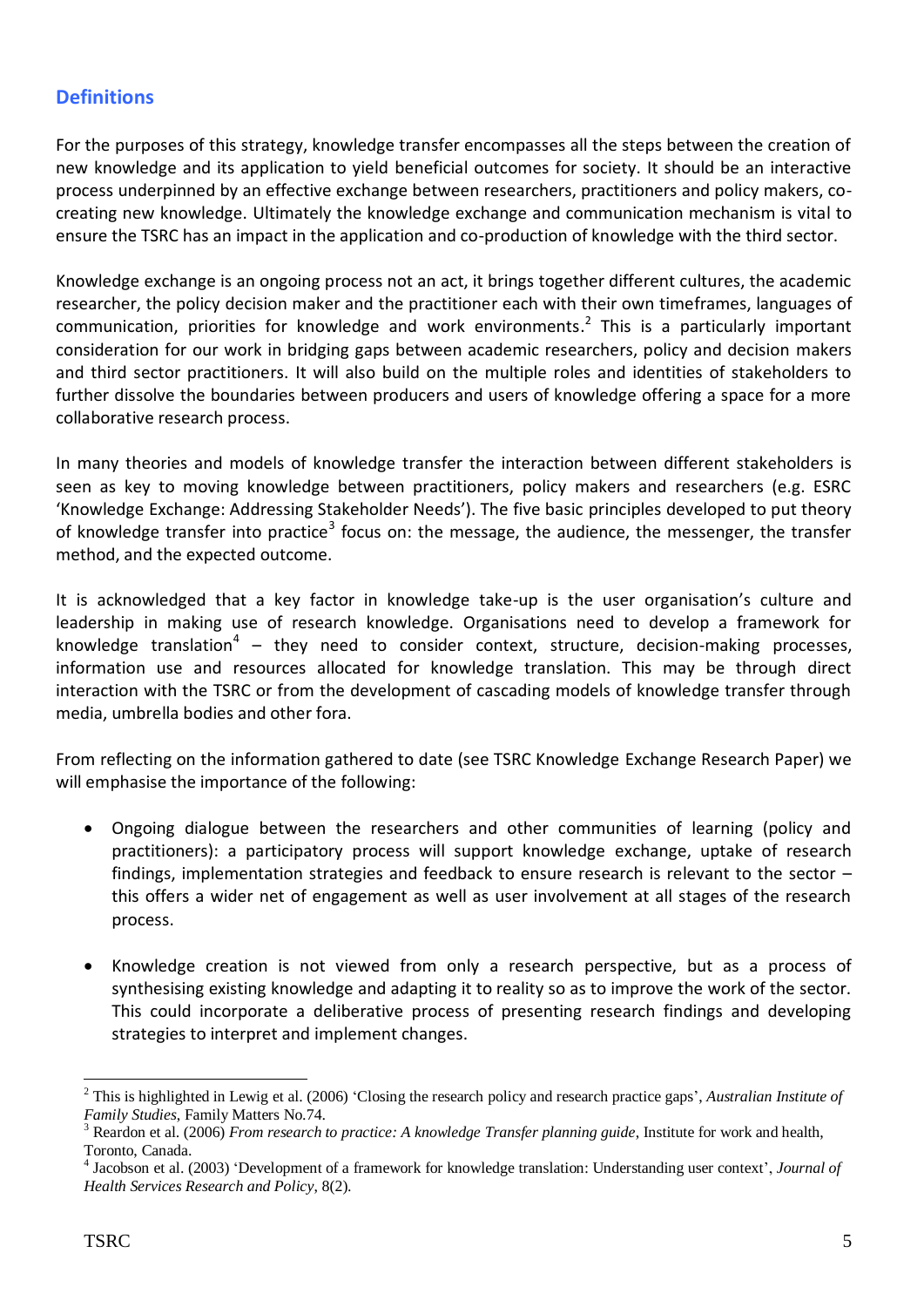- Although resources are insufficient to focus on post research implementation we will in the medium and long term support training opportunities in partnership with other third sector organisations, e.g. to create research implementation plans, interventions based on the research and the adaptation of recommendations of research findings. This will include considering the action cycle and the resource implications to organisations for using the research outcomes or in removing the barriers to their use. We will explore additional funding in partnership with other organisations to achieve this.
- We are establishing a TSRC Advisory Board, Reference Groups for each research stream and for devolved administrations and a Critical Circle of Friends for KET: they will act as knowledge sharing communities offering a space to bring together individuals from different disciplines. They will inform the work of TSRC, KET and the research process and also explore the findings and implications for the sector.

Not all research produced will have a direct impact on the sector even though it will add to the evidence base on the sector. There are four types of research impact suggested in literature and by the ESRC: conceptual (which informs thinking), instrumental (which informs action), capacity building (which develops skills) and process (which has an impact as part of the process of undertaking the research). Research impact is seen to contribute to five main areas:<sup>5</sup> advancing knowledge, building research capacity, informing decision making, improving systems and creating broad social and economic benefits. Much current research in the third sector has an 'instrumental impact' in that it is primarily designed to inform decisions, policy and practice. However, there is a need for research which also has a 'conceptual impact', i.e. more abstract and theoretically-informed research, deploying robust and sound methodologies to ensure that research undertaken on the sector is of high quality. In the long term this will provide a more secure basis for 'instrumental impact' research. TSRC plans through the unique approach of the research process to have 'process impact' and through its Capacity Building Clusters and action research activities.

The approach of TSRC will be to develop strong partnerships between the research, policy and practice communities, and a commitment to incorporating knowledge exchange to support research impact throughout the research process. The intention is to achieve the long-term vision of TSRC as a sustainable research centre which is also valuable and influential in the UK and abroad.

<sup>1</sup> 5 See for example Canadian Health Service Research Foundations *Insight and Action,* Issues 46 (Oct 2008) & 52 (April 2009)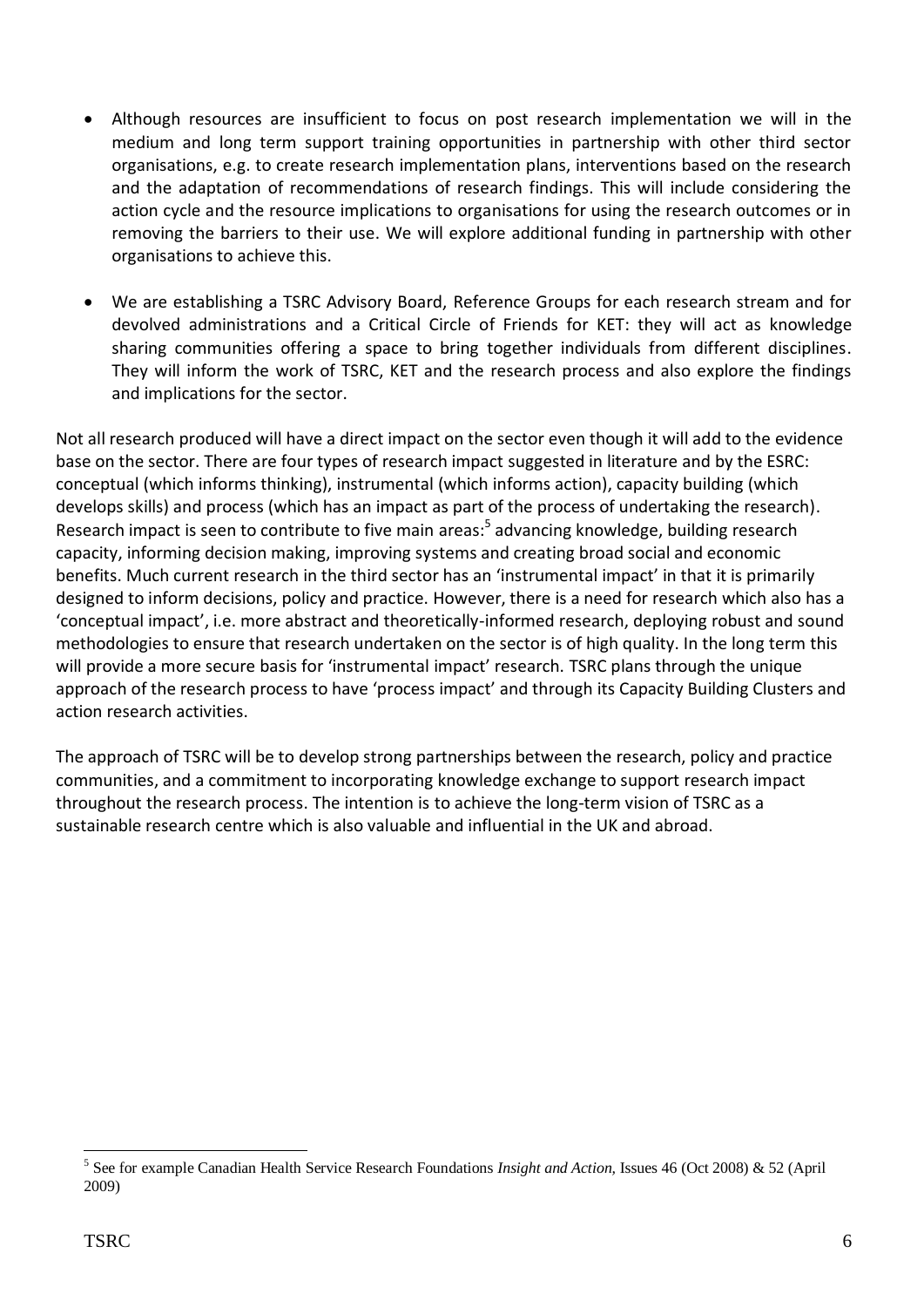## **Introduction**

This strategy is based on our vision of TSRC's ambitions, and the expectations of different stakeholder and partners who want to ensure that this investment increases our understanding of how to effect change to improve the role and impact of the sector in the UK. It is informed by our teams' experiences of working in the third and public sectors, and in academia.

The investment, design and delivery mechanism of the Third Sector Research Centre is innovative and unique in that it integrates capacity building and stakeholder engagement throughout the Centre's approach and includes staff teams based within the user community. The Centre will have process impact through the methods used to undertake research by engaging stakeholders and action research. It will have instrumental impact on policy makers, decision makers and practitioners as well as conceptual impacts on thinkers and academics interested in the third sector. The TSRC is not just establishing itself as a national centre of research on the third sector but ensuring that through its capacity building clusters and knowledge exchange team, working collaboratively with other ESRC Centres and developing an international academic reputation, it has a major impact on policy and practice.

The establishment of a high level Advisory Board made up of key partners in the third sector, academia and Government and individual specialist reference groups for each research stream, provides a unique opportunity in the co-production of knowledge and its application in the wider sector. This is complemented by the Knowledge Exchange Team's work with sector partners as well as an interactive stakeholder website. TSRC's knowledge transfer strategy and communications strategy support this by using a blended approach of creating an off- and online presence within third sector communities and includes a TSRC website with videos, podcasts, discussion boards and blogs, as well as partnership seminars, workshops and events to explore the implications of the research and its implementation.

During the five years of its contract The Third Centre Research Centre will:

- Establish a sustainable resource of robust databases on the sector, and key subsectors, in the UK
- Establish longitudinal analysis of the sector and organisational dynamics to secure a base for ongoing analysis into the future
- Undertake robust analysis of the impact and value of the sector
- Develop models which can be used by policy makers and practitioners
- Establish a framework of action research which engages all key stakeholders in the development and dissemination of the activity of the Centre
- Enhance considerably the capacity for research on the sector and work closely with sector agencies to ensure a sustainable programme of knowledge exchange
- Extend theoretical and conceptual analysis of the sector to broaden and deepen understanding of its scope and diversity, and the differing impact of policy interventions across these dimensions.

Ultimately we want to establish an infrastructure and network of reciprocal knowledge flows between the third sector stakeholders and academia to inform future research, policy and decision making and practice.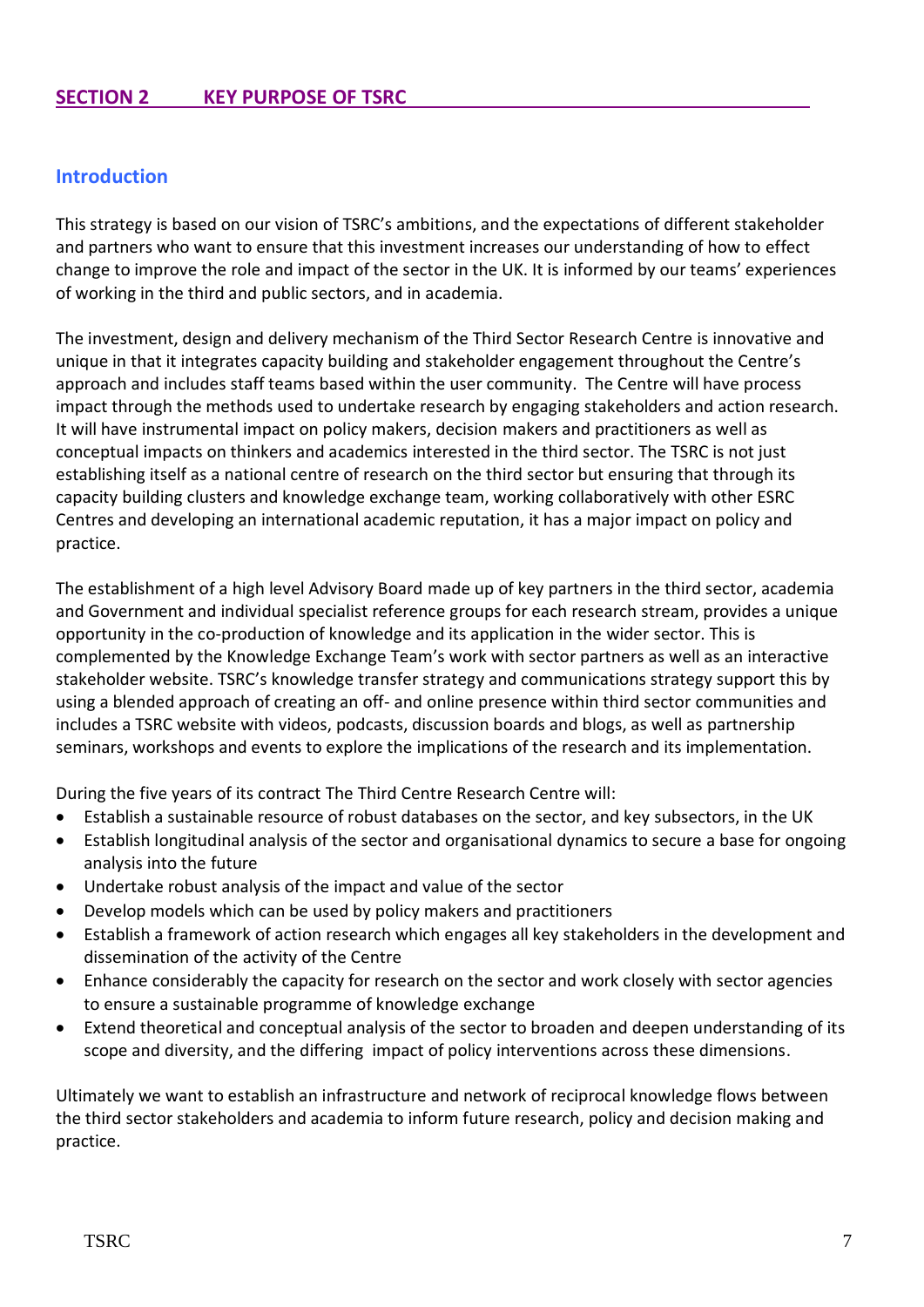# **Knowledge Exchange**

The overall vision of the Knowledge Exchange Team (KET) is to demonstrate the value of robust and relevant research by creating a platform and infrastructure for knowledge interactions between third sector organisations, policy makers and researchers. TSRC will ensure the production of high quality academic research, while KET will ensure through stakeholder interactions that the research is relevant to the third sector, and can be readily used to inform policy and action to have an impact. This strategy outlines how we will use external communications and knowledge exchange in the short, medium and long term, in order to achieve this, by engaging stakeholders on the local, regional devolved, national and international level. The Knowledge Exchange Team will work in partnership with the devolved administrations,<sup>6</sup> other ESRC Research Centres<sup>7</sup> and the Capacity Building Clusters<sup>8</sup> to ensure maximum impact over the next 5 years and beyond. We recognise the importance placed by the centre's funding partners on dissemination of findings to a wide range of potential users, using a wide range of means and opportunities and as part of our reflective learning we will develop mechanisms to achieve this.

## *Vision*

High quality, cutting-edge research on the third sector along with a portfolio of resources to make the findings of our research more accessible to practitioners, funders/commissioners, and decision makers. We will ensure the exchange of knowledge through sustained and ongoing interactions for the benefit of the third sector and their communities.

#### *Aim*

The overall aim of the KET is to ensure the centre's research is fully accessible to those for whom it is relevant, both in terms of reach and understanding, and to ensure that policy-makers and practitioners are fully engaged in the research process. This will involve creating and maintaining the TSRC brand as an authoritative source of knowledge on the third sector, a resource for accessing research and an active communication platform for discussion around and involvement in third sector research.

## *Objectives*

- 1. Build **awareness** of TSRC, its projects and aims
- 2. Ensure research evidence and learning **reaches** third sector organisations, policy makers and other academics
- 3. Encourage **use** of research by third sector organisations and policy makers in action/decision-making
- 4. Highlight **relevance** of research to current issues of public and political interest, and current academic debates.

1

<sup>6</sup> Northern Ireland, Scotland, Wales and England

<sup>&</sup>lt;sup>7</sup> In particular NCRM (National Centre for Research Methods), PSP (Public Services Program), , CCGAP(Centre for Charitable Giving and Philanthropy), CMPO (Centre for Market and Public Organisation), LARCI (Local Government Research Council Initiative) and build on the work of CASE (Centre Analysis Social Exclusion), NGPA (Non Government Public Action Program, LSE)

<sup>&</sup>lt;sup>8</sup> Social Enterprise (Middlesex University), Community Engagement and Empowerment (University of Lincoln) and Economic Impact (Bristol University)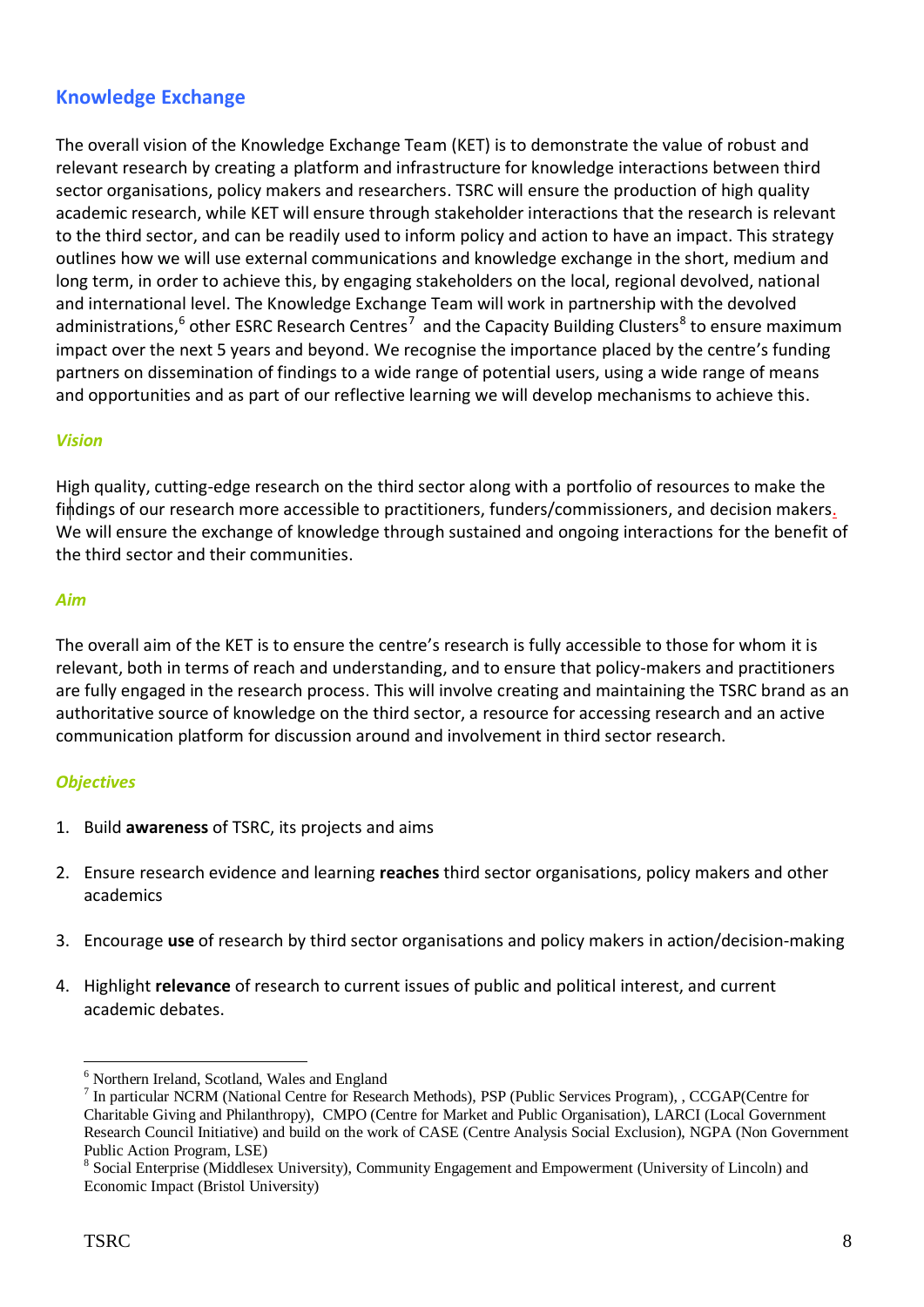- 5. Encourage and facilitate third sector **input** into research, in order to identify areas of research need, research questions and possible use, and to encourage feelings of relevance and shared ownership by stakeholders.
- 6. Facilitate **spread and exchange** of information within and between audiences.

## *Goals*

## **A** *To bridge gaps and build on understandings between research and practice*

Through the process of knowledge exchange of skills, expertise and understanding among researchers, policy and decision makers, funders/commissioners, service providers and practitioners of the Third Sector. (Delivery on ESRC: 3.3, 3.4.2 & 3.4.4, See Appendix B)

## **B** *To make knowledge available in meaningful ways*

Encourage stakeholders to work together and share in the creation of new knowledge and its uptake to improve their actions through a diverse range of activities. (Delivery on ESRC: 3.4.1, 3.4.2, 3.4.3 & 3.4.4, See Appendix B)

## **C** *To ensure we reach those isolated from existing research knowledge flows*

Target those isolated from knowledge networks and ensure that research is transferred and knowledge exchanged where it will have most impact by acknowledging the segmentation and diversity of the sector and ensuring that we engage 'below the radar' groups. (Delivery on ESRC: 3.4.5, and as prioritised in ESRC Strategy for Engagement, See Appendix B)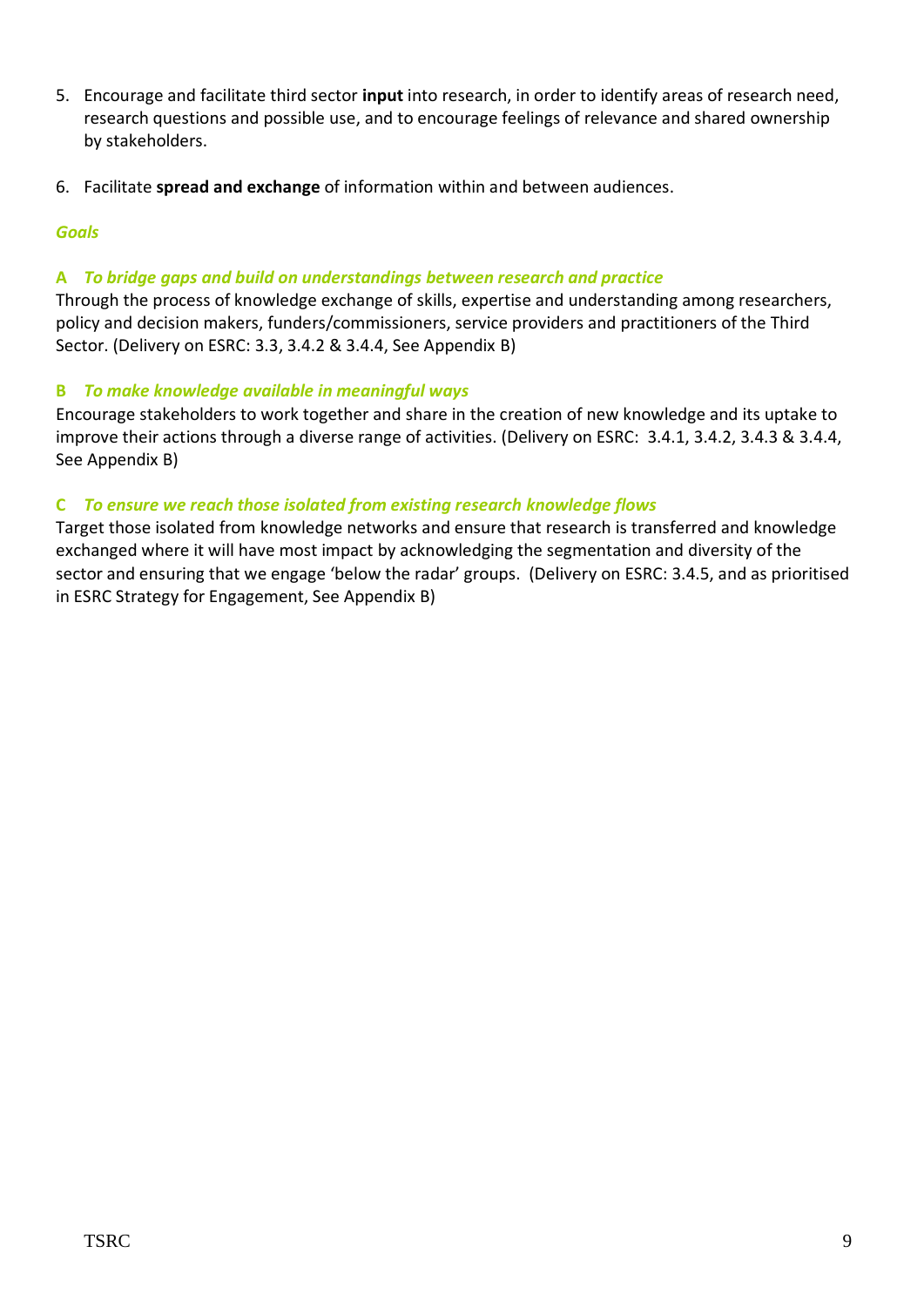## **SECTION 3: IDENTITY, ACTIVITIES and RISK ASSESSMENT**

TSRC should be a recognisable entity, identifiable as an authoritative voice in third sector research.

In order to achieve this, we will establish a logo, colours and font that are standardised across all publications and publicity materials produced by TSRC. This is especially important given the range and spread of partners involved in the Centre.

A short distinct message about who we are and our purposes will be regularly used in written and in face-to-face communications, in order to create a coherent and understandable message.

Our branding will adhere to our funders' guidelines, acknowledging support and using their corporate logos as agreed. Our key phrases are: Advancing knowledge, building capacity and creating impact.

#### *Short description*

'TSRC provides academic research to enhance understanding and impact of the third sector. We make high quality research available and accessible to practitioners and policy makers, and promote the use of research to inform decision-making and action. We work closely with those at the heart of the third sector, to ensure our research reflects the challenges they face and meets their needs.'

## **Activities**

Our activities as the Knowledge Exchange Team will have the following baseline principles:

- That we systematically capture and store knowledge, by bringing together research findings, evidence and analysis and making it accessible to all those interested in the Third Sector through the internet (and searchable database of research papers), working paper e-alerts, publications and articles in relevant media, presentations and stands at events.
- That the knowledge sharing and learning process is undertaken to maximise research uptake and impact, and is monitored and refined on a regular basis.
- That we are proactive in developing positive and productive collaborative mechanisms with other stakeholders in the collation of knowledge and its effective use for and with the sector.
- That we support engagement from different interests: government policy and decision makers, third sector funders and practitioners, academic institutions and research bodies and we will make research available in a range of formats depending on access requirements.

For each goal we have set short-, medium- and long-term activities which will be used to develop our implementation plan.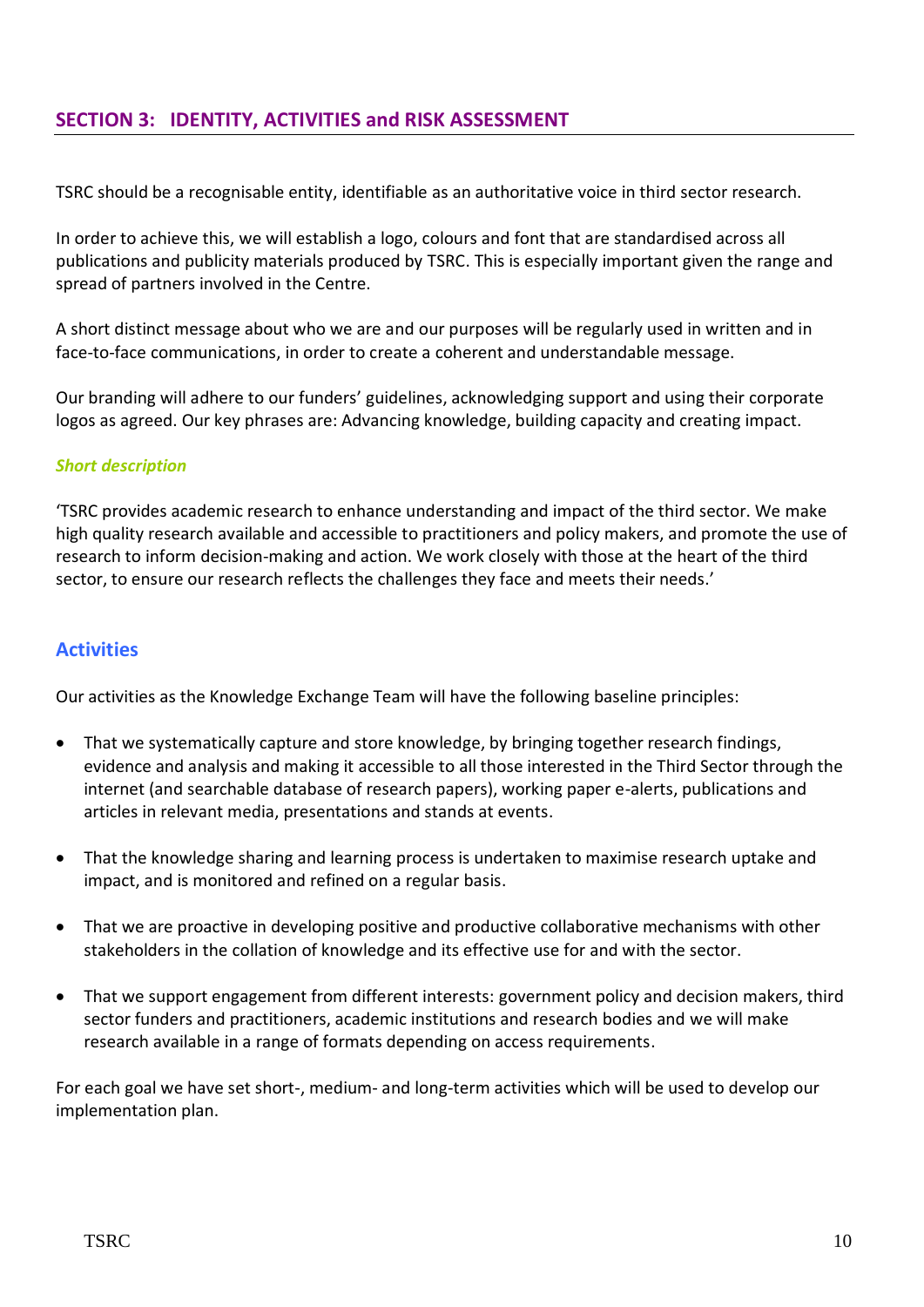#### **A Bridging gaps and building on understanding**

#### **Short Term**

Focus on participating in existing networks and web spaces, establishing networks and raising our profile in the sector by attending events and conferences run by the Third Sector; having meetings with key stakeholders; Ensuring that we have strong links with other research bodies working on the Third Sector to create links to their websites and work.

#### **Medium Term**

Continuing to build on the database of networks, profile raising, and offering opportunities to stakeholders to come together and participate in the design of research and develop ways to implement research findings.

#### **Long Term**

Continually updating and refreshing our database of contacts and research, as well as opportunities for stakeholders to engage with each other and the research work undertaken on the sector.

#### **B Making knowledge available in meaningful ways**

#### **Short Term**

Developing an interactive website and establishing a database of those interested in TSRC, including information filtering; establishing reference groups of researchers, policy and decision makers and practitioners for research streams

#### **Medium Term**

Workshops and participatory action learning opportunities will be developed in partnership with other organisations to develop the uptake of research and start to monitor the usage of research and its impact.

#### **Long Term**

Continue to support uptake of research through workshops and learning activities. Working with other partners we will explore ways to ensure that the Third Sector develops its capacity to undertake research which is robust and methodologically sound.

#### **C Identify bottlenecks in flows of knowledge**

#### **Short Term**

Establish a feedback loop to ensure that we continuously monitor and review our research and the effectiveness of our knowledge exchange strategies. Identify areas in need of proactive work to ensure we reach different segments or the sector and 'below the radar' groups.

#### **Medium Term**

Ensure that we have reached isolated, 'under the radar' groups as well as all segments of the sector so that they have the opportunity to be part of the knowledge exchange loop. We will support training for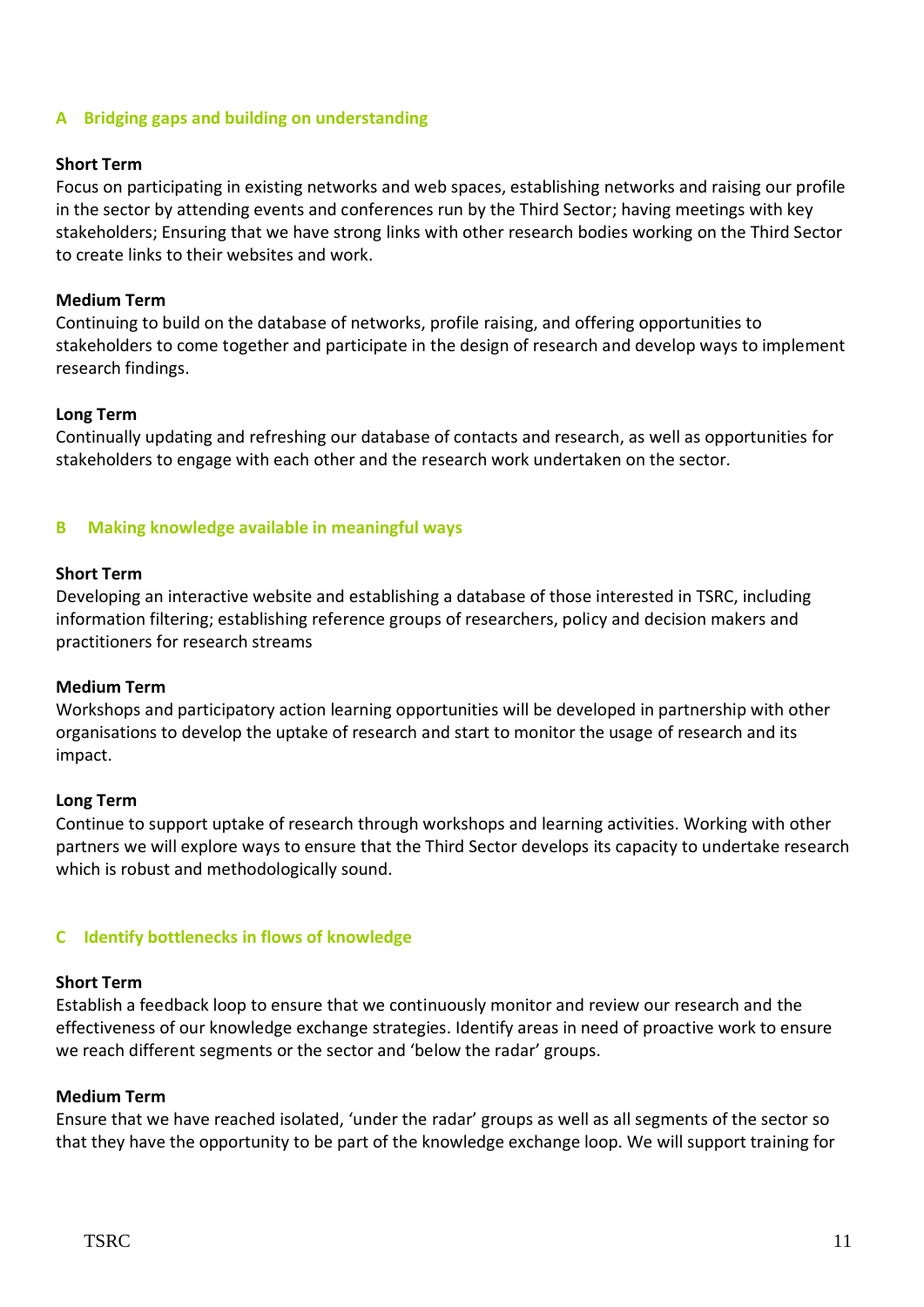targeted segments of the sector, and encourage their use of research knowledge, in partnership with other stakeholders.

## **Long Term**

Start to undertake an evaluation of the impact of TSRC research work and the mechanisms we use to transfer knowledge so as to inform future strategies and implementation plans in particular in relation to bottlenecks and knowledge flows

# **Knowledge Exchange Risk and Contingency Planning**

| <b>Risk</b>                                                                                                                                                                                                                      | <b>Contingency</b>                                                                                                                                                                                                                                                                                                                                                                                                                                                                                                          |  |  |
|----------------------------------------------------------------------------------------------------------------------------------------------------------------------------------------------------------------------------------|-----------------------------------------------------------------------------------------------------------------------------------------------------------------------------------------------------------------------------------------------------------------------------------------------------------------------------------------------------------------------------------------------------------------------------------------------------------------------------------------------------------------------------|--|--|
| Research users have limited<br>experience of transferring<br>research into practice<br>because of leadership, staff<br>resources, organisational<br>stress, finance pressures,<br>management types and<br>intolerance for change | Short-term activities include the establishment of Reference<br>Groups for research streams to engage users in the research<br>process and increase the likelihood of research take-up.<br>Medium-term activities include supporting the development<br>of workshops and action learning activities to encourage the<br>uptake of research findings                                                                                                                                                                         |  |  |
| <b>Web-based interaction</b><br>between researchers and<br><b>Reference Groups not</b><br>effective, as the groups do<br>not share common goals and<br>have conflicting interests                                                | Establishing Reference Groups include policy and decision<br>makers and practitioners. They will meet at the beginning of<br>the research with the researchers and engage through the<br>website to inform the research process. They will then meet<br>at the end to agree recommendations from the research, the<br>dissemination strategy and target audience, possible<br>implementation strategies for their 'communities of practice'<br>and the measures which will be used to assess the impact of<br>the research. |  |  |
| <b>Conflicting knowledge claims</b><br>between researchers                                                                                                                                                                       | Through deliberation and debate, wider discussion with<br>stakeholders, academics, policy makers and practitioners we<br>will unpack conflicting knowledge claims.                                                                                                                                                                                                                                                                                                                                                          |  |  |
| <b>Resource Limitations of TSRC</b><br>for knowledge exchange work                                                                                                                                                               | We will continuously review our budget, and when<br>organising additional events and activities with partners<br>explore fundraising and new grants.                                                                                                                                                                                                                                                                                                                                                                        |  |  |
| Resistance to participating in<br>knowledge exchange process<br>by TSRC staff                                                                                                                                                    | As knowledge exchange is a fundamental element of the<br>TSRC approach to undertaking research with the third sector<br>all staff will have to be involved, from agreeing the Strategy<br>to participating in activities and events, and facilitating<br>Reference Groups on their research streams.                                                                                                                                                                                                                        |  |  |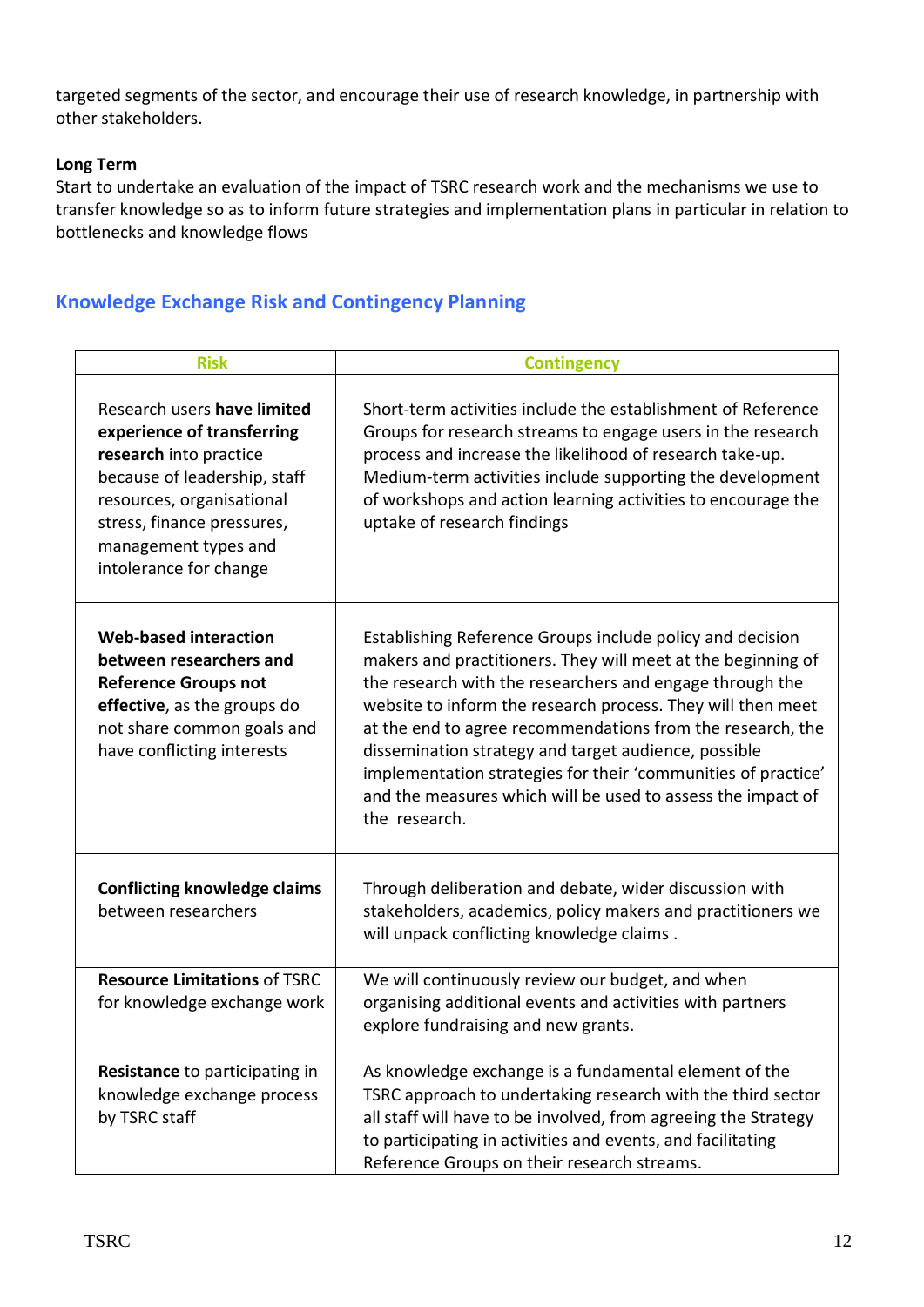| Potential research users not<br>receptive and unlikely to<br>sway the opinion of others<br>towards making use of the<br>research and difficult to<br>engage in the research<br>process | Ensure, through our understanding of different research-user<br>perspectives and cultures, that the research is presented in a<br>format that encourages interest, and is relevant and<br>significant in contributing to their work. Short-term activity<br>of establishing the website and undertaking profile-raising<br>and outreach work, along with the feedback loop and<br>monitoring uptake of research. Also to encourage research<br>that is relevant and useful to users by considering their<br>priorities and feedback in the research process. |
|----------------------------------------------------------------------------------------------------------------------------------------------------------------------------------------|--------------------------------------------------------------------------------------------------------------------------------------------------------------------------------------------------------------------------------------------------------------------------------------------------------------------------------------------------------------------------------------------------------------------------------------------------------------------------------------------------------------------------------------------------------------|
| Certain segments of the Third                                                                                                                                                          | As a key objective we want to ensure a pro-active approach                                                                                                                                                                                                                                                                                                                                                                                                                                                                                                   |
| Sector, and 'under the radar'                                                                                                                                                          | to engage with these segments and groups as part of our                                                                                                                                                                                                                                                                                                                                                                                                                                                                                                      |
| groups do not benefit from                                                                                                                                                             | medium-term activities. Specific research stream on 'under                                                                                                                                                                                                                                                                                                                                                                                                                                                                                                   |
| and are not engaging in the                                                                                                                                                            | the radar' groups and the establishment of a Reference                                                                                                                                                                                                                                                                                                                                                                                                                                                                                                       |
| <b>TSRC</b>                                                                                                                                                                            | Group will offer specific ongoing opportunities to engage.                                                                                                                                                                                                                                                                                                                                                                                                                                                                                                   |
| Resource/policy implications                                                                                                                                                           | By engaging research users at all levels of the TSRC as                                                                                                                                                                                                                                                                                                                                                                                                                                                                                                      |
| for uptake of research                                                                                                                                                                 | Advisors and Reference Group members, research will be                                                                                                                                                                                                                                                                                                                                                                                                                                                                                                       |
| knowledge too great to                                                                                                                                                                 | addressing issues that have been identified by the Third                                                                                                                                                                                                                                                                                                                                                                                                                                                                                                     |
| change in the short term                                                                                                                                                               | Sector and key stakeholders as resource and policy priorities.                                                                                                                                                                                                                                                                                                                                                                                                                                                                                               |

TSRC 13 Andrew 13 Andrew 13 Andrew 13 Andrew 13 Andrew 13 Andrew 13 Andrew 13 Andrew 13 Andrew 13 Andrew 13 An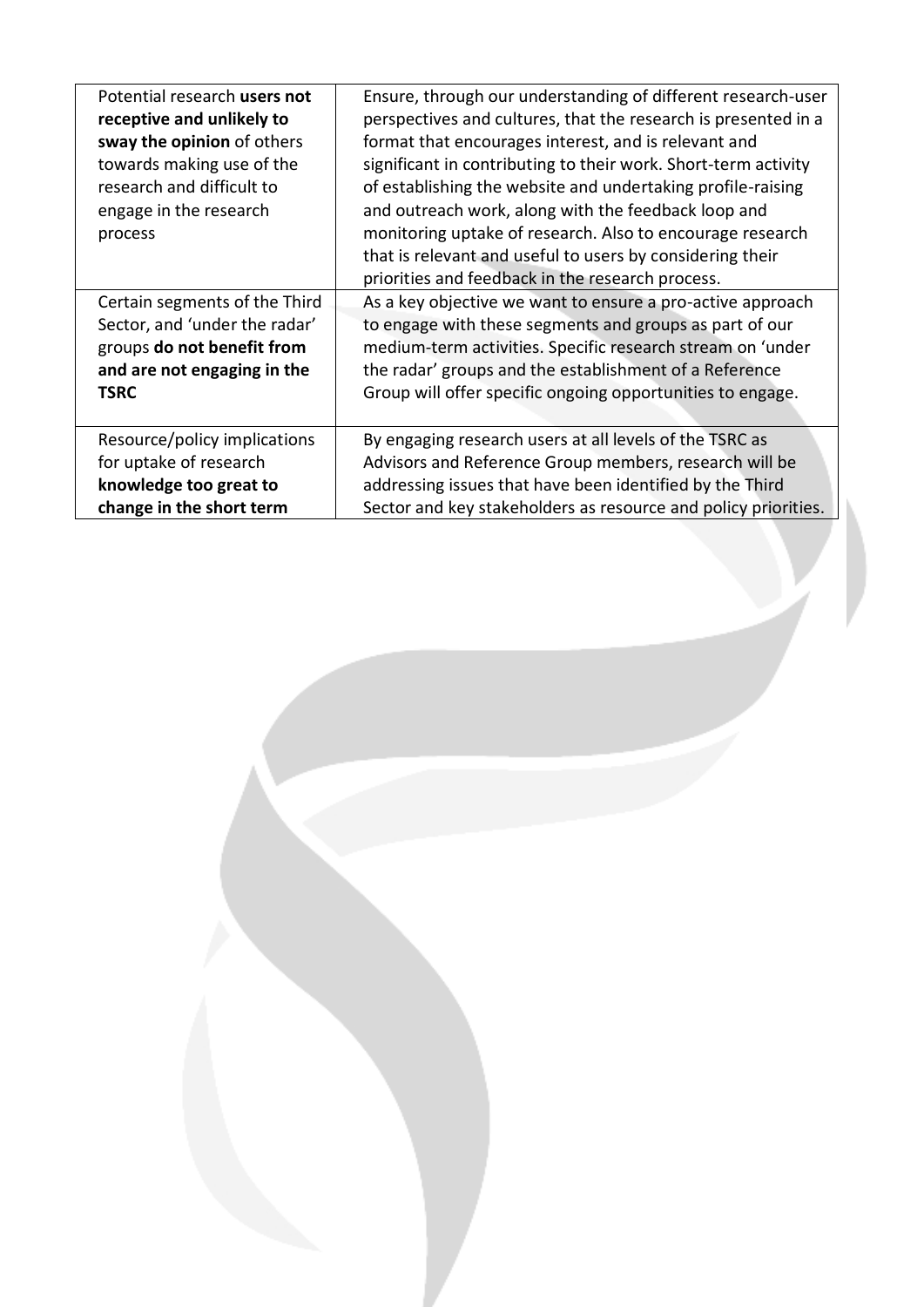## **Purpose**

The purpose of our communications is to give audiences a way and reason to engage with TSRC on all levels – from engaging with research findings to becoming involved in the research process.

Researchers help audiences to:

- build capacity for research
- identify and access relevant research
- understand the implications of research findings and how they can be used to strengthen the sector, their work or their organisation

Audiences help researchers to make research more applicable to practitioners and policy-makers, by:

- identifying research needs
- informing research development and identifying questions that need asking
- increasing understanding of how research might be used by practitioners
- practitioners commenting on whether research findings accurately reflect experiences on the ground

| <b>What we offer</b>                     | <b>Purpose/ benefit to stakeholder</b>                                                                                                                                                                                                                                       |
|------------------------------------------|------------------------------------------------------------------------------------------------------------------------------------------------------------------------------------------------------------------------------------------------------------------------------|
| Research on third sector<br>practice     | • Inform action of individual organisations to increase<br>impact/success/ benefit<br>• Offering an evidence base to add weight to current<br>work/decisions<br>• Help inform funders/commissioners/policy-makers in<br>deciding what works                                  |
| Research on third sector<br>policy       | • Inform decisions of policy-makers surrounding third<br>sector, to help them improve their impact on the sector<br>and society<br>• Add weight to decisions of policy-makers<br>• Help third sector advocate for policy changes                                             |
| Research on theory about<br>third sector | • Provide critical understanding of concepts and<br>definitions, and analysis of discourses and ideologies, to<br>underpin all empirical and policy work<br>• Contribute to academic debate and dialogue<br>• Provide basis and impetus for further third sector<br>research |
| Research Library of a large              | • Quantitative and qualitative database on the sector<br>(potentially available to research users through ESRC                                                                                                                                                               |
| body of research on third                | archives, and aim, subject to additional resources, to                                                                                                                                                                                                                       |

## **Benefits**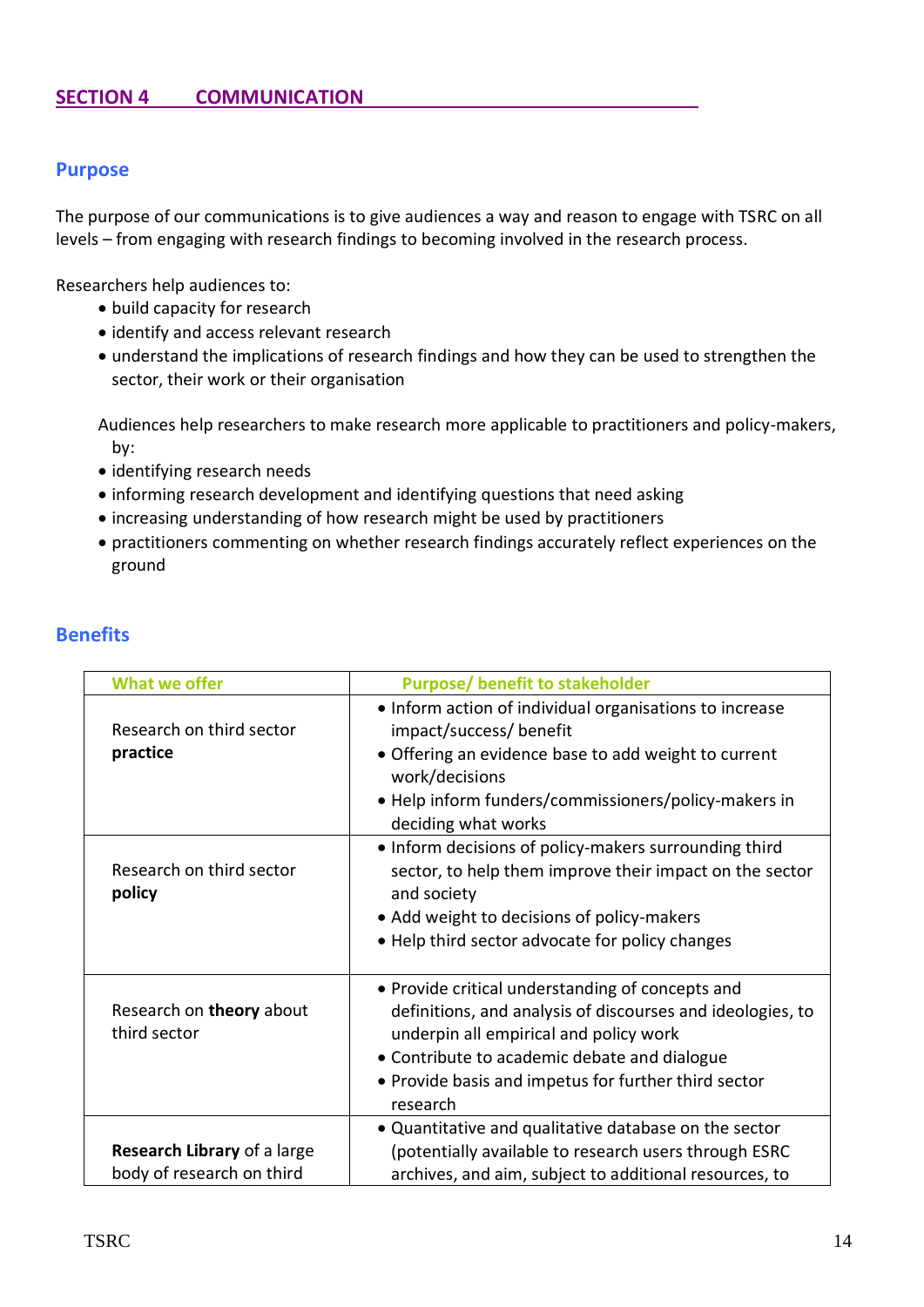| sector                           | offer through an online portal with the British Library)      |  |  |
|----------------------------------|---------------------------------------------------------------|--|--|
|                                  | • An accessible resource in which it is easy to find relevant |  |  |
|                                  | pieces of research                                            |  |  |
|                                  | • A trustworthy source                                        |  |  |
|                                  | • Help practitioners and policy makers use research more      |  |  |
|                                  | often and more appropriately                                  |  |  |
|                                  | • Somewhere to turn for advice/support on research            |  |  |
| <b>Trusted and authoritative</b> | • Confidence in integrity of research                         |  |  |
| voice on sector research         | . Provide link to third sector or academic communities,       |  |  |
|                                  | training, research opportunities                              |  |  |
|                                  | • Production of research that is relevant and useful to       |  |  |
| <b>Collaboration with</b>        | practitioners and policy makers in third sector               |  |  |
| academics, practitioners         | • Chance for third sector organisations to contribute to      |  |  |
| and policy makers                | the development of the research agenda                        |  |  |
|                                  | • Collaboration with policy makers adds weight and            |  |  |
|                                  | relevance in political arena of the third sector              |  |  |
|                                  | • Chance to bring policy makers, researchers and              |  |  |
|                                  | practitioners together to collaborate with each other         |  |  |
|                                  | • Raise awareness of the benefits of using research           |  |  |
| Learning and development         | · Build capacity of sector for practitioner-led research      |  |  |
| on conducting and using          | which is methodologically sound                               |  |  |
| research                         | • Encourage culture and use of research throughout third      |  |  |
|                                  | sector policy and practice                                    |  |  |
|                                  | • Offer opportunities for CASE PhD studentships and           |  |  |
| <b>Building the capacity of</b>  | Knowledge Transfer Partnerships, vouchers and                 |  |  |
| stakeholders and                 | placements through the Capacity Building Clusters             |  |  |
| individuals to undertake,        | • Organise joint training workshops on using and              |  |  |
| use and participate in           | undertaking research                                          |  |  |
| research                         | • Creating a platform for knowledge exchange and              |  |  |
|                                  | building bridges between researchers and third sector         |  |  |
|                                  | stakeholders                                                  |  |  |

# **Audience and Channels**

## *Explanation of terms:*

*Audience refers to the stakeholders with whom we are communicating. It indicates the stakeholder group or groups who are the end target of any specific communications being referred to, i.e. those for whom the research results could affect policy or action. NOTE: those referred to in the table have been generalised, and in reality will be broken down into much smaller subsectors for whom research is relevant (i.e. charities working on specific issues/small community groups/academics working on specific topics etc).*

*Channel refers to those who facilitate communications between us and our end target audience. NOTE: names specifically referred to in table are just examples; these will be much wider and differ for each sub-sector.*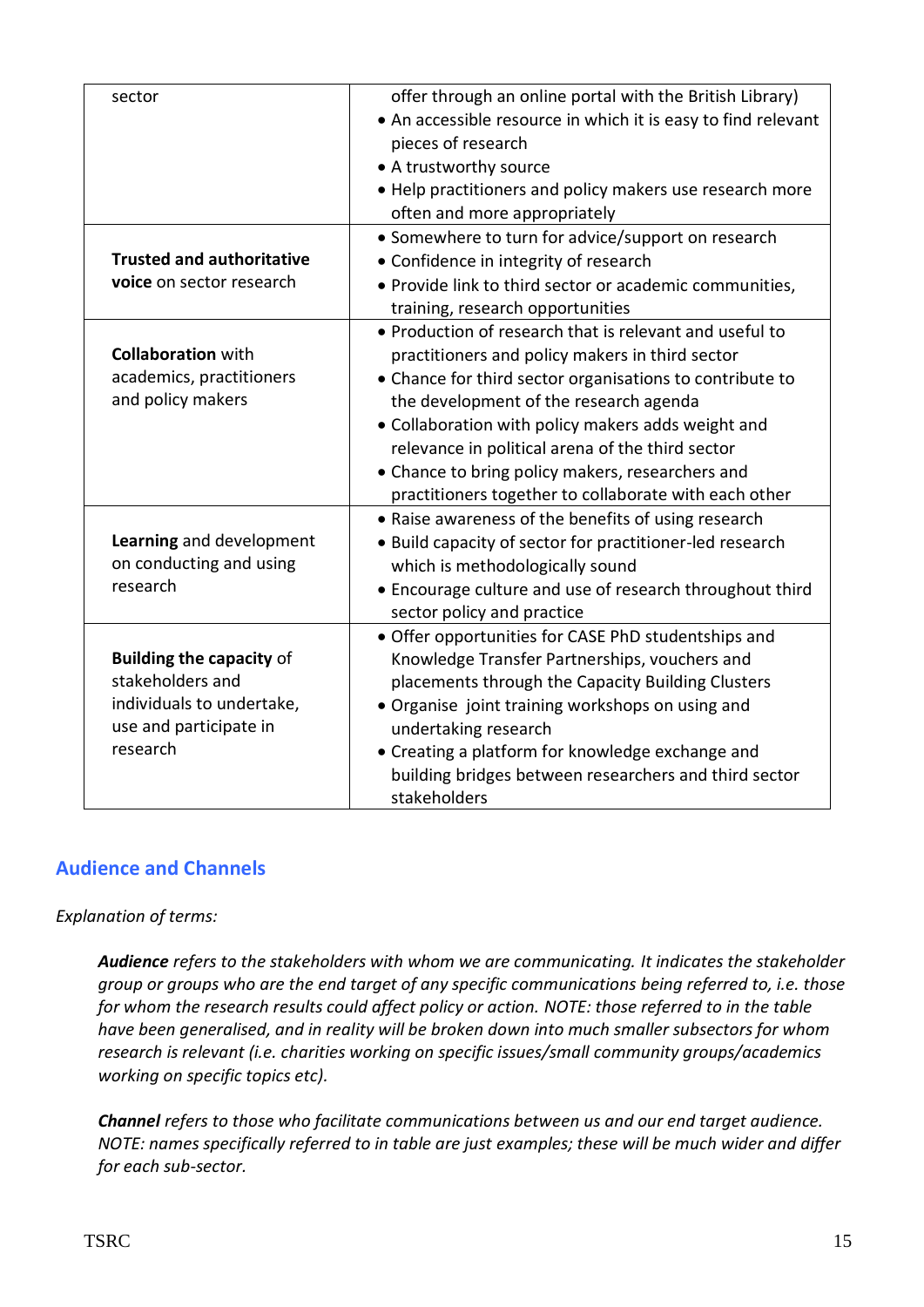*Method refers to the activity or mode we will use to communicate with each audience.*

| <b>Audience</b> | <b>Channel</b>                 | <b>Method</b>                     |
|-----------------|--------------------------------|-----------------------------------|
|                 | <b>Direct</b>                  | web, newsletter, email            |
| Voluntary       | (split by much smaller         | communications, reference         |
| Organisations/  | subsectors)                    | groups, stakeholder               |
| <b>Social</b>   |                                |                                   |
|                 |                                | meetings, events, Advisory        |
| Enterprise/     |                                | Board, Reference Groups and       |
| Community       |                                | <b>Critical Circle of Friends</b> |
| <b>Groups</b>   |                                |                                   |
|                 | Infrastructure                 | Links from website,               |
|                 | organisations                  | Notices/ news articles in         |
|                 | (e.g. NCVO, NAVCA,             | organisations magazines/          |
|                 | ACEVO, SEC, DTA,               | newsletters,                      |
|                 | Cooperatives UK etc)           | Inserts in magazines/             |
|                 |                                | publications,                     |
|                 |                                | emails to members' lists          |
|                 | Influential 'voices' in sector | Articles in magazines,            |
|                 | or on that issue (org or       | Links on websites,                |
|                 | individual)                    | Tie-ins with media activity,      |
|                 |                                | Meetings/ direct liaison          |
|                 | Media                          | Article submissions               |
|                 |                                |                                   |
|                 | (third sector specific         | Press releases                    |
|                 | media, issue based media,      | Press conferences                 |
|                 | guardian, other where          |                                   |
|                 | relevant)                      |                                   |
|                 | Community/below the            | Outreach to events and            |
|                 | radar/ segmented groups        | activities                        |
|                 | (not registered or specialist  | Build on action research          |
|                 | groups)                        | which is involving them           |
|                 |                                | Use forums and networks on        |
|                 |                                | the local level                   |
|                 | Direct - with OTS and          | web, newsletter, email            |
| Policy-         | other Government               | communications, reference         |
| makers/Decision | departments, e.g. CLG, BIS,    | groups, meetings, events          |
| makers          | DoH/ Local Authorities         |                                   |
|                 | MPs, All Party                 | Meetings, events                  |
|                 | <b>Parliamentary Groups</b>    |                                   |
|                 |                                | Links with LGA, Idea              |
|                 | Local Government Cllrs,        | Feed into networks of             |
|                 | Commissioners                  | officers and councillors          |
|                 |                                |                                   |
|                 |                                | working with the Third            |
|                 |                                | Sector $-$ e.g. commissioners     |
|                 | Media                          | Press releases                    |
|                 | (government specific           | Article submissions               |
|                 | media, policy journals,        |                                   |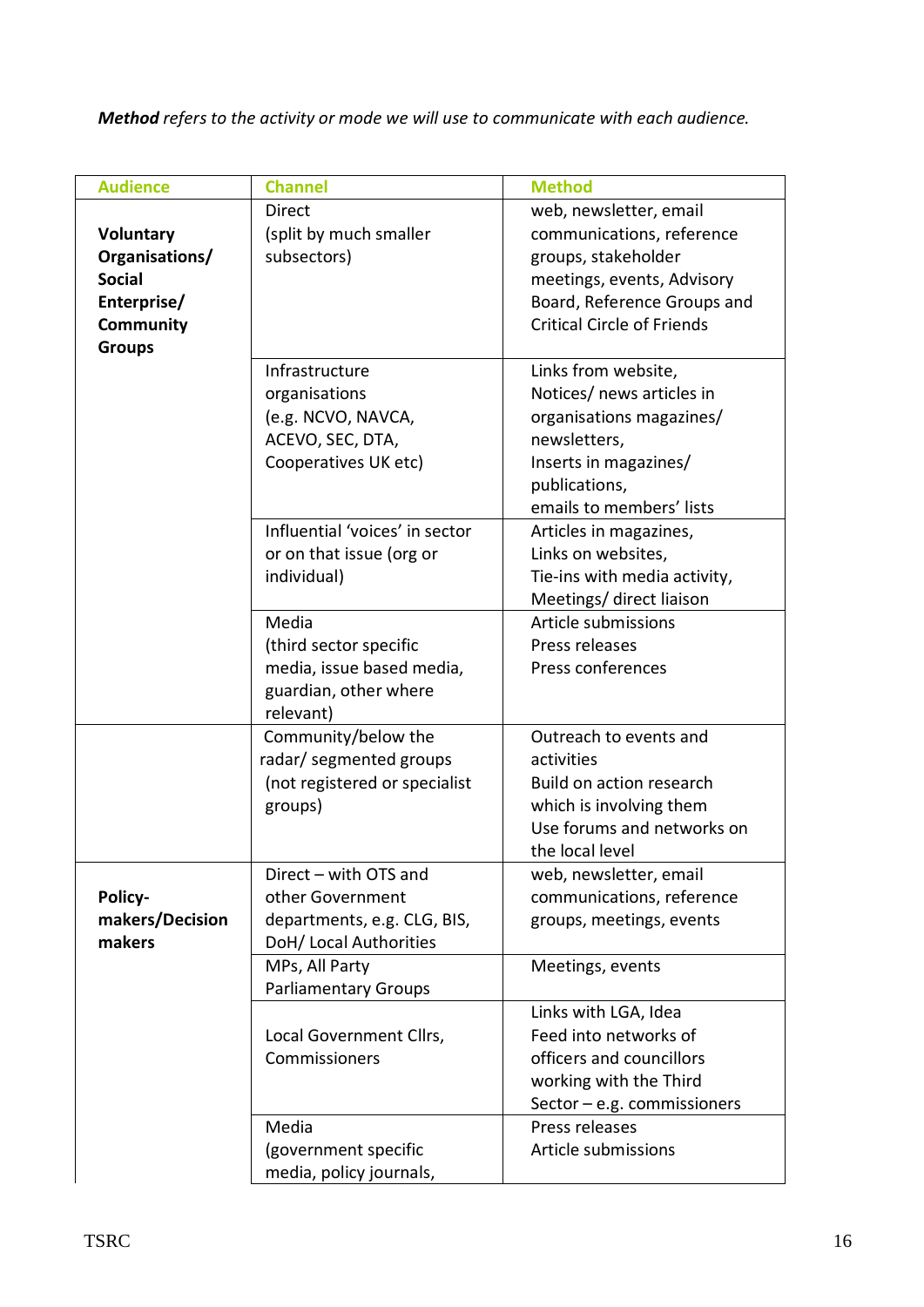|                       | public policy specialists in<br>broadsheets)                                                                      |                                                                                                                                |
|-----------------------|-------------------------------------------------------------------------------------------------------------------|--------------------------------------------------------------------------------------------------------------------------------|
|                       | Influential voices, advocacy<br>groups, think tanks                                                               | <b>Articles</b><br>Links on websites<br>Media<br>Meetings, direct liaison                                                      |
| <b>Academics</b>      | <b>Direct</b>                                                                                                     | Web, email, forums/<br>networks, journal, personal<br>contact                                                                  |
|                       | <b>Personal contacts</b>                                                                                          | Through ESRC Research<br>Centres, CBC's networks<br>Networking events and<br>conferences                                       |
|                       | Institutions $-$ e.g.<br>Universities, ESRC Research<br>Centres, Voluntary Sector<br><b>Studies Network(VSSN)</b> | Formal links to relevant<br>University and institutions<br>websites<br>Peer Review Journal<br><b>Presenting at Conferences</b> |
|                       | Mainly through Research<br>Publications and specialist<br>Media                                                   | Articles in academic<br>publications/journals/books                                                                            |
| <b>General public</b> | General media and public                                                                                          | Press releases<br>Web<br>E-mail bulletins for those<br>who subscribe                                                           |
| <b>Funders</b>        | Big Lottery, Joseph<br>Rowntree Foundation,<br><b>CCGAP</b> networks and<br><b>Trusts</b>                         | Regular updates, reports,<br>copies of newsletters                                                                             |

# **Engagement**

The following diagram is based on the Third Sector Research Centre, the work of the research teams in the Universities of Southampton and Birmingham and the social enterprise stream in the University of Middlesex. In addition there are opportunities for engagement through the Capacity Building Clusters which have been outlined in Appendix B.

There will be a two-way exchange of knowledge between stakeholders and researchers. Stakeholders will be engaged as active partners in developing the priorities and focus of the research streams through the formal Reference Groups and Advisory Board. We will develop a diverse range of mechanisms for informal engagement through the website with dedicated discussion boards and blogs for research streams, participation in events, workshops and other activities. Once the research is produced there will be opportunities to explore its implications and the ways in which it might be used to inform the work of different stakeholders.

The diagram below outlines a framework for engagement for TSRC: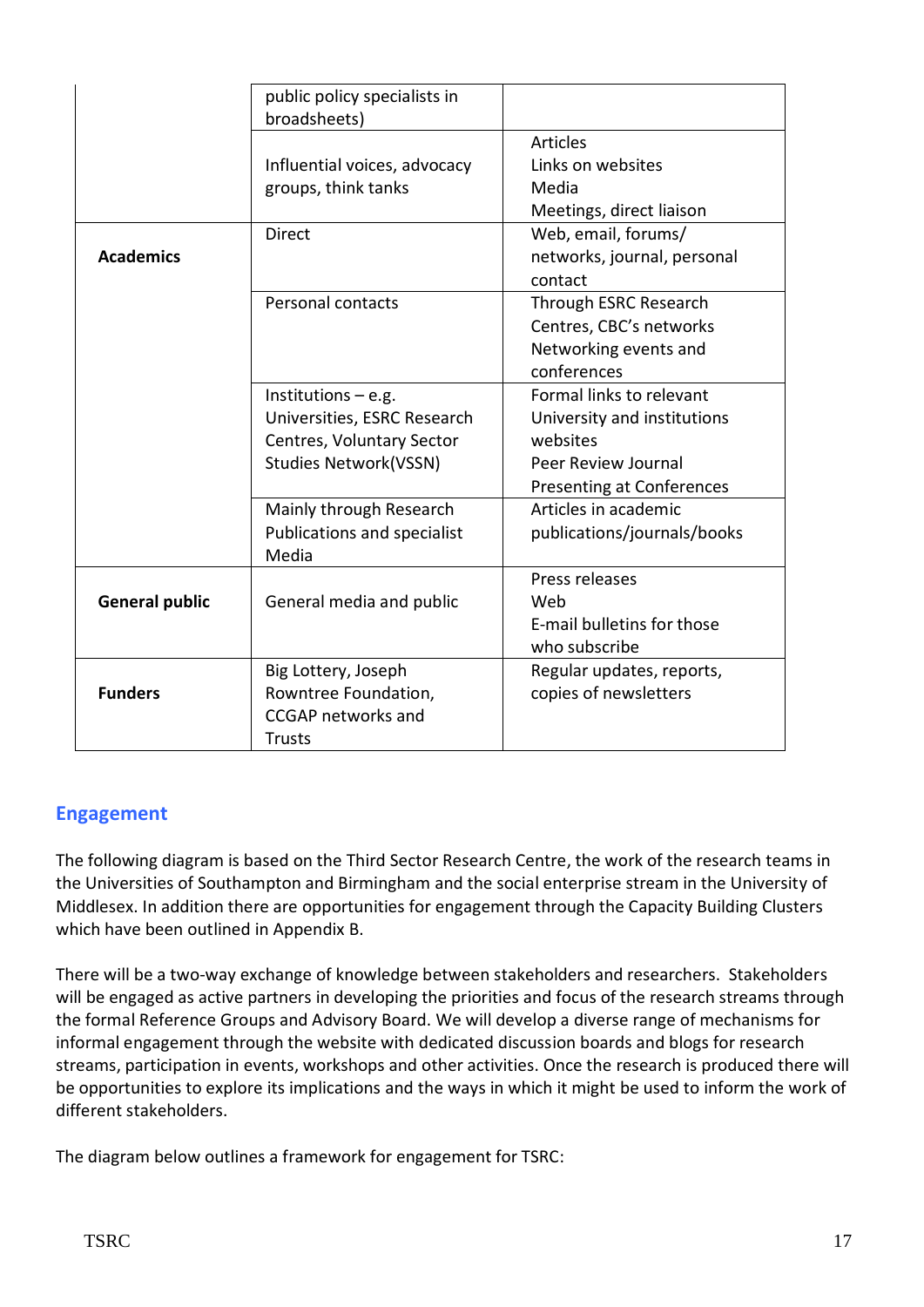- The **inner core** represented the research teams based in the Universities of Birmingham, Southampton and Middlesex.
- The **dark ring** represents the formal engagement structures and the light ring the stakeholders to whom we will offer engagement opportunities.
- The **outer arrows** are indicative of the research cycle stages and relate to engagement opportunities for stakeholders.

The website will have dedicated pages for each research stream outlining the key areas of focus and opportunities for those interested to find out more and give their reflections through discussion boards. Once initial findings from the research emerge these will be disseminated and discussed through knowledge exchange activities to consider the implications for the sector. This will also be an opportunity to identify new areas of research. We believe this iterative process will both ensure the academic quality of the work we do and its relevance to the sector.

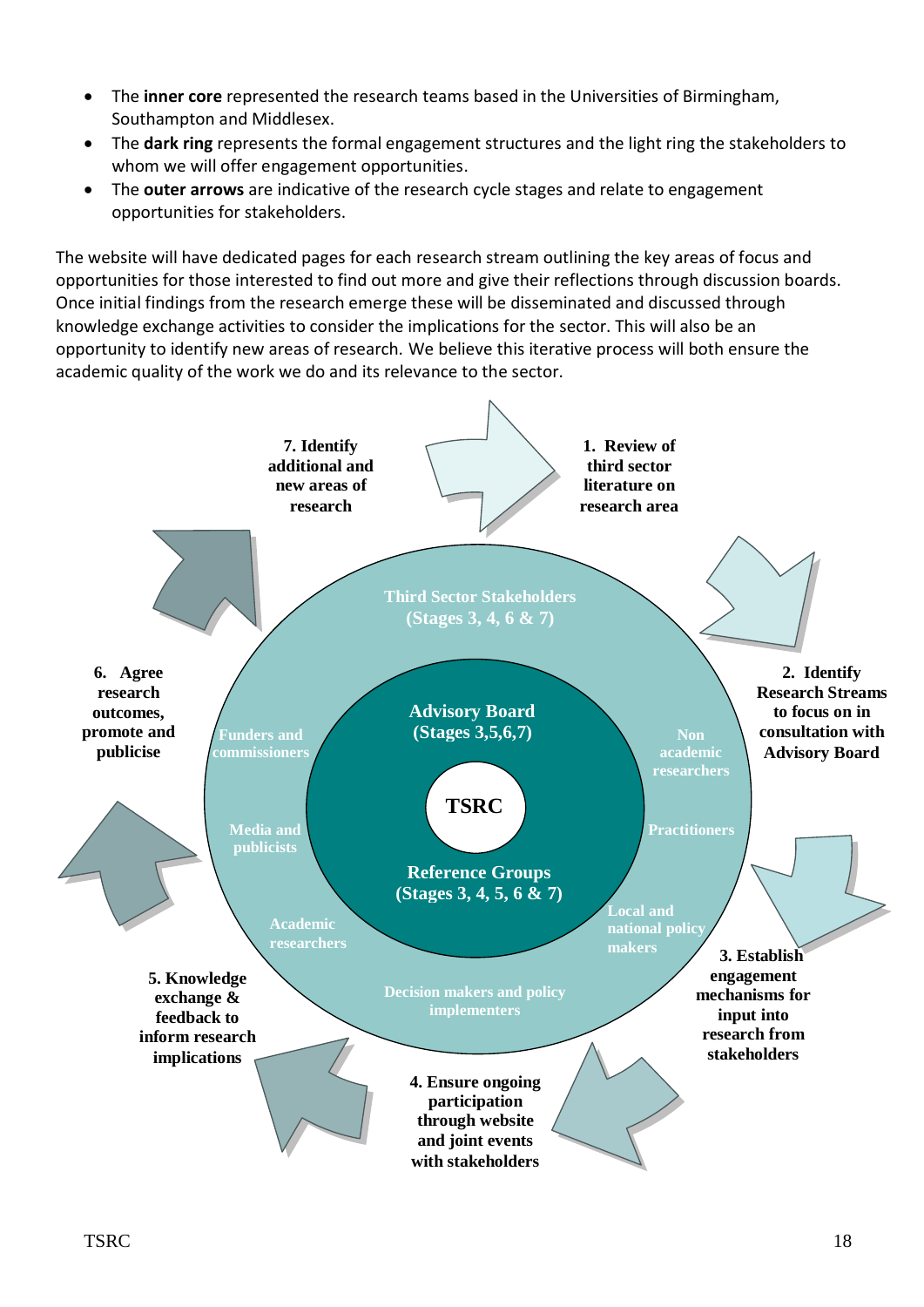## **Website**

This reaches across all elements of communication. It is our most prominent public face and the first stop for any interested parties. This should represent and promote:

- who we are our overall identity as an institution and individuals within it
- what we do what is unique about us and how we can benefit our audiences
- what we are doing now (i.e. always up-to-date information)
- use of research why it is important, how it can be useful to different audiences
- access to research searchable research library of existing research on sector, potentially in partnership with the British Library; downloadable TSRC research Working Papers, Briefing Papers and Abstracts; podcasts and videos of key messages from the research and potentially interactive access to qualitative data sets and statistics
- involvement and interaction offer chance for people to become active participants in research process, through live blogs, discussion boards or forums on individual research streams, opportunities to join groups or mailing lists, opportunities to give feedback to researchers etc.

## **Publicity Materials**

We will create specifically targeted publicity materials to promote the work of TSRC such as leaflets, banner stands and other events materials.

A generic leaflet explaining TSRC and what we stand for will be produced initially, so that it is available for anyone who asks for information. All other materials will be produced for specific uses and audiences.

#### *Published materials*

We will have a series of Working Papers, Briefing Papers and Abstracts on our latest research findings. We will support the publication of VSSN's new peer review journal *Voluntary Sector Review*. Our Publications Strategy for academic impact, as well as pursuing the possible publication of books, sector specific journals and publications will be followed. Submissions will also be made to other academic journals, edited books and chapters in edited collections. Wider press work will also be conducted (see below)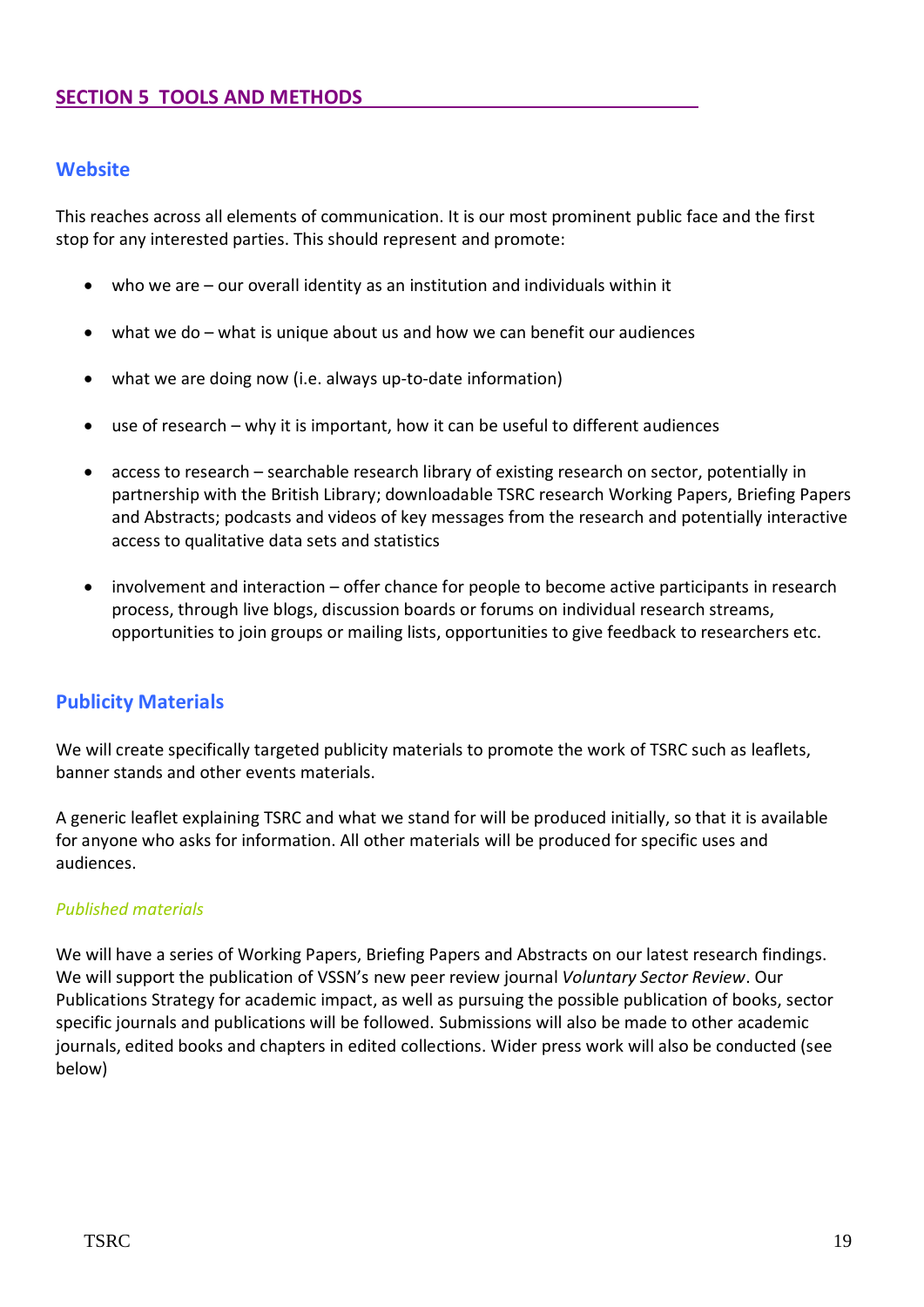# **Methods**

The proactive communication plan will revolve around two elements: initiating contact with and reaching our target audiences, and building an ongoing relationship with these audiences once contact is established. In addition, indirectly through the capacity building clusters work and other events within the sector our work will also be communicated.

#### **Building contacts and expanding reach**

This is vital in the initial stages especially in order to establish a presence and an audience. However it will continue to be important throughout in order for TSRC to communicate with as many people as possible and continually widen its reach.

 **Promotion of TSRC, its research and opportunities for engagement, through e-communications and publications of relevant organisations**

These will include relevant umbrella organisations and infrastructure bodies, other research centres and universities, other relevant membership organisations, sector news sources and publications (some may have to be paid for)

#### **Links to/from other relevant websites**

Including partner organisations and funders, other associated universities, relevant infrastructure groups, organisations of steering group members, and other interested parties

#### **Media work**

Press releases and articles in specialist, local and sector specific press will be developed, along with national press, radio and TV coverage where research produced is of relevance to wider audiences.

Our media strategy will involve:

*Active* **media work** around research projects, results, events

*Reactive* **media work** in response to issues/stories that emerge in the media, and where there is a connection to the issues or results of our research

We will target sector specific press, such as *Third Sector Magazine*, policy and academic magazines and journals, highlighting TSRC as an organisation and resource, as well as releasing details of upcoming research and results.

We will target more general media, such as the *Guardian*, and supplements, radio or television, concentrating on more 'issue-focused' stories, where research results highlight something of interest to current public/political issues.

**Identify and hold meetings with opinion formers, individuals or groups in sector**

These people will be useful to build the name of TSRC and spread the word to others. They may also be a good starting point in setting up reference groups for individual research streams. Wherever possible we should maximise use of existing contacts – advisory board/steering groups. To whom are they connected, and how they can help us communicate the TSRC message?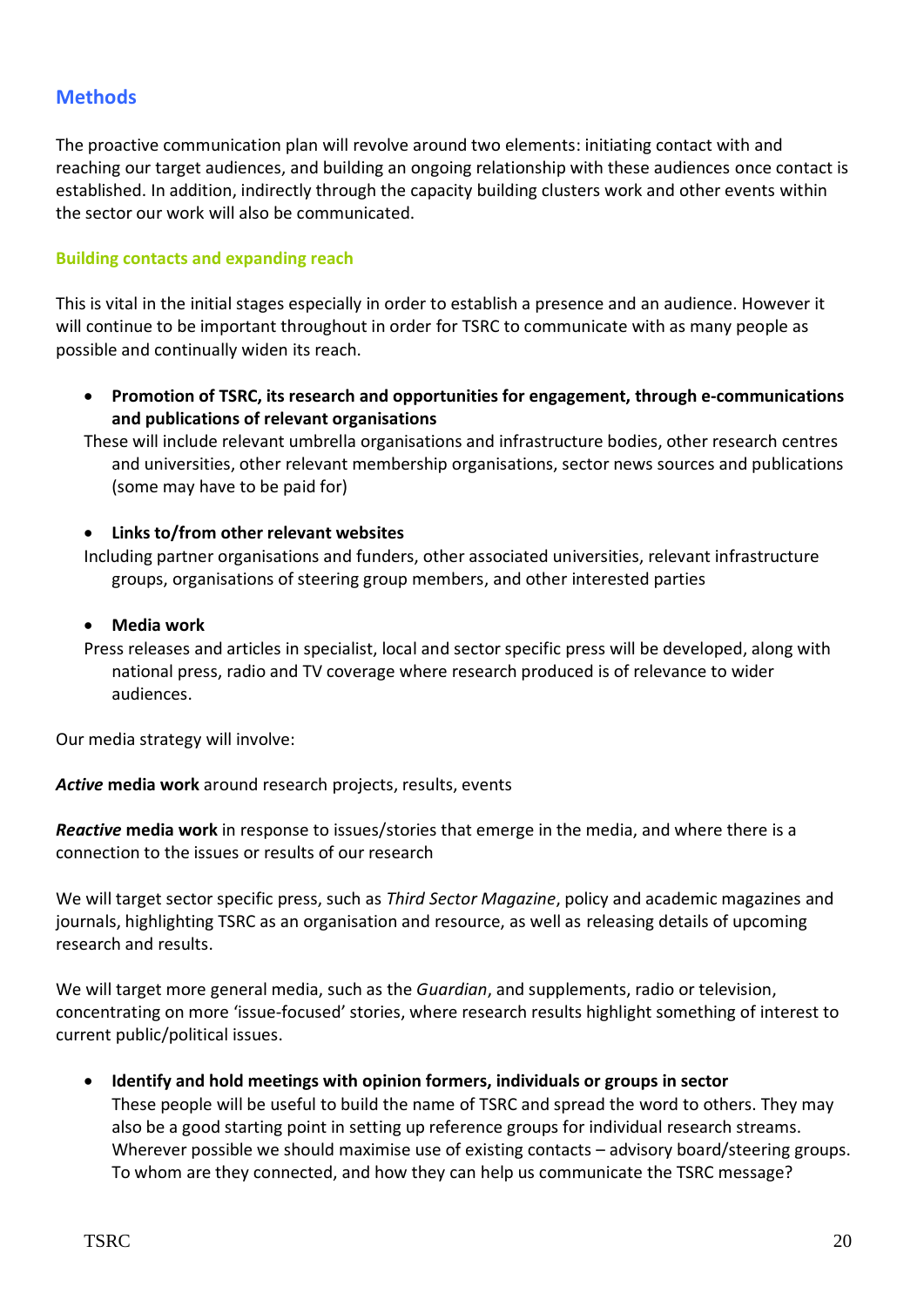This will also involve publicising research, through direct contact, to groups or individuals thought likely to be interested in specific projects

# **Events**

Hold stalls, interactive workshops or have speakers and presentations at events attended by relevant target groups – such as charity sector, social enterprise and policy conferences. Hold own events to publicise research projects or results in partnership with stakeholders.

# **Identify and target below the radar groups and segments of the sector**

We recognise that traditional channels, such as established networks or infrastructure organisations will not reach below the radar organisations and some segments of the sector. We will need to research these organisations and the issues they are interested in to find channels and methods of communicating with them.

## **Maintaining ongoing relationships**

This is a vital part of not just communicating to, but engaging with our audiences. It aims to maintain interest in the TSRC and its outputs, encourage use of and engagement with its research. We have incorporated formal mechanisms for ongoing relationships through our Advisory Board, Reference Groups and Critical Circle of Friends, as well as informal mechanisms.

## *FORMAL*

## **Advisory Board**

This will be made up of sector partners, academics and policy and government representatives. These are important stakeholders with direct connections to the project. They will be kept up to date through regular communications and meetings. Our expectation is that wherever possible, Advisory Board members will facilitate further communication with groups they are connected to. We will establish processes for sharing of information through them e.g. forwarding communications where appropriate, hosting meetings or events, or representing TSRC at external events.

## **Reference groups**

These will be formed for Scotland, Wales and Northern Ireland, and for individual research streams. They will be made up of individuals from third sector organisations and political institutions, with interest in particular areas of research or the region. These groups will allow us to communicate directly with stakeholders, bringing them much closer to TSRC and its research. The groups will facilitate two-way communication, allowing us to gain a non-academic perspective on research issues. The reference group members will also help facilitate further communication with their contacts in the sector.

## **Critical Circle of Friends (Knowledge Exchange Expert Panel)**

This is formed of a maximum of 12 individuals known in their field as having a strong track record and commitment to knowledge exchange, from the regions, from academia, third sector, funders and government. Their role will be to advise and critically evaluate the work of the Knowledge Exchange Team.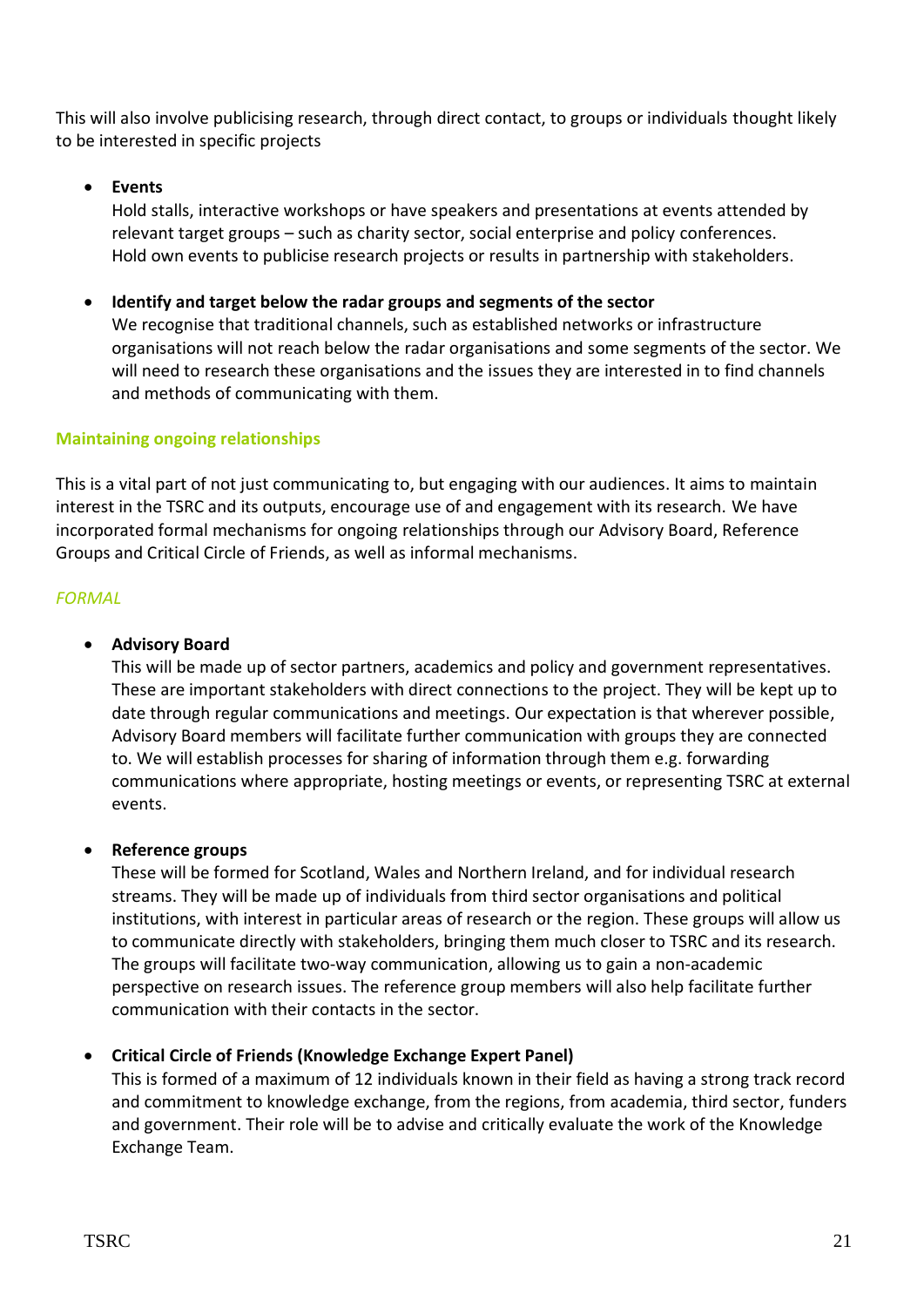#### *INFORMAL*

#### **Regular communications**

This will involve setting up a database, which allows us to record and store information of interested parties, in order to deliver targeted communications, filtered by their interests and preferred methods.

#### *Communications will include:*

- $\circ$  E-newsletter/bulletins perhaps tailored by audience
- o Abstracts, Briefing Paper and Working Paper series
- o CDs, paper formatted newsletter, leaflets and publicity
- o Tailor-made leaflets for specific events, research streams or communities

#### **Creation of online communities**

These will be formed around topic areas, and will allow interested parties to join a forum for discussion on relevant research areas

#### **Stakeholder meetings**

Regular meetings held with reference groups and advisory board as above. Plus wider 'interest groups', with whom we will hold a meeting at the start and end of each research project and communicate throughout via the web. This will allow us to widen our engagement.

#### **Media contact database**

Establish regular contacts in the media with whom we build relationships and regularly feed information to.

## *Publicising research*

Dissemination of research results will be filtered and targeted to interested parties, to ensure people receive information that is relevant to them. In order to do this we will have a database of contacts, segmented by interest and relevant issues. This will include our user database (of third sector organisations, policy makers and academics) as well as database of channels and dissemination partners such as infrastructure organisations, membership bodies and media contacts.

Publicising of research will be conducted with the aims of

- o Reaching audience (gaining their attention)
- o Stimulating interest (illustrating why it is interesting, relevant and useful to them)
- o Encouraging action based on findings
- o Encouraging and facilitating feedback and further involvement

#### For each Working Paper we will

*1.* Identify target audience/s and channels through which we will publicise results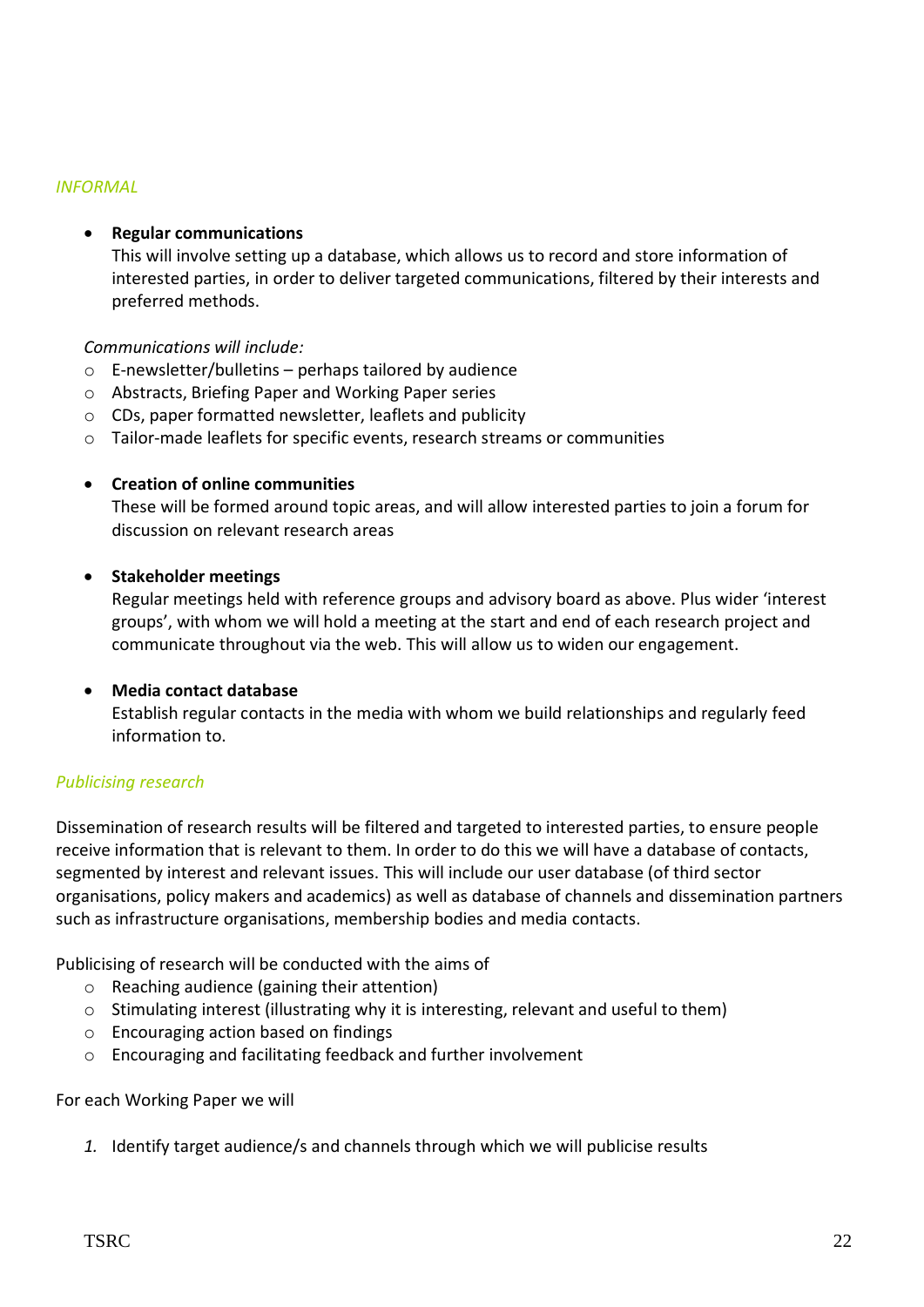*2.* Organise joint events and feed into activities of relevant stakeholders (*this will be much more segmented than audience table above, i.e. by specific issue or specialist community of policy makers, practitioners or researchers, to access their specific networks and contacts)*

- 3. Identify facilitators/channels which will help reach audience *i.e. relevant media, institutions or networks specific to sub sectors of audience, or events where researchers can present their findings*
- 4. Identify suitable format of communication for target audience
- 5. Identify and publicise
	- o Elements of research that will interest each audience
	- o Advantages it can bring them
- 6. Each communication should let people know
	- o Why this research is relevant/important to them
	- o The main thing we want them to know? (key finding)
	- o How the research can inform action (how it can be used in practice)
	- o How this will benefit them
	- $\circ$  Currency why is it relevant now?
	- o If necessary, how can they overcome barriers to implementation and challenge accepted knowledge or practice?
	- o Have users been involved in project, can we offer them ways to be involved?

# **Building Capacity**

Each of the Capacity Building Clusters will be developing partnerships with voluntary organisations and academics through a range of CASE Studentships during the next 3 years. They will also establish a number of Knowledge Transfer Partnerships where research staff apply their expertise to a project that is central to the development of their collaborative third sector partner. In addition there are voucher schemes available where organisations can buy in research time and placement opportunities for researchers and practitioners to exchange work shadowing in their respective environments. These activities provide new and innovative methods of knowledge exchange and we will disseminate the outcomes from the Capacity Building Clusters through our wider knowledge exchange work, and use the relationships created to continue ongoing knowledge networks.

In addition the Knowledge Exchange Team will plan a series of workshops, training sessions and seminars in partnership with other stakeholder organisations and ESRC Research Centre partners across the UK to increase the understanding and support the take-up of research knowledge by organisations, and advance their understanding of how to ensure 'good quality robust' research within the sector. We will also offer workshop facilitation in sector-led events on knowledge exchange and present at ESRC and other regional and international conference on how key findings from research can be made use of by policy, decision makers, funders, practitioners and academics.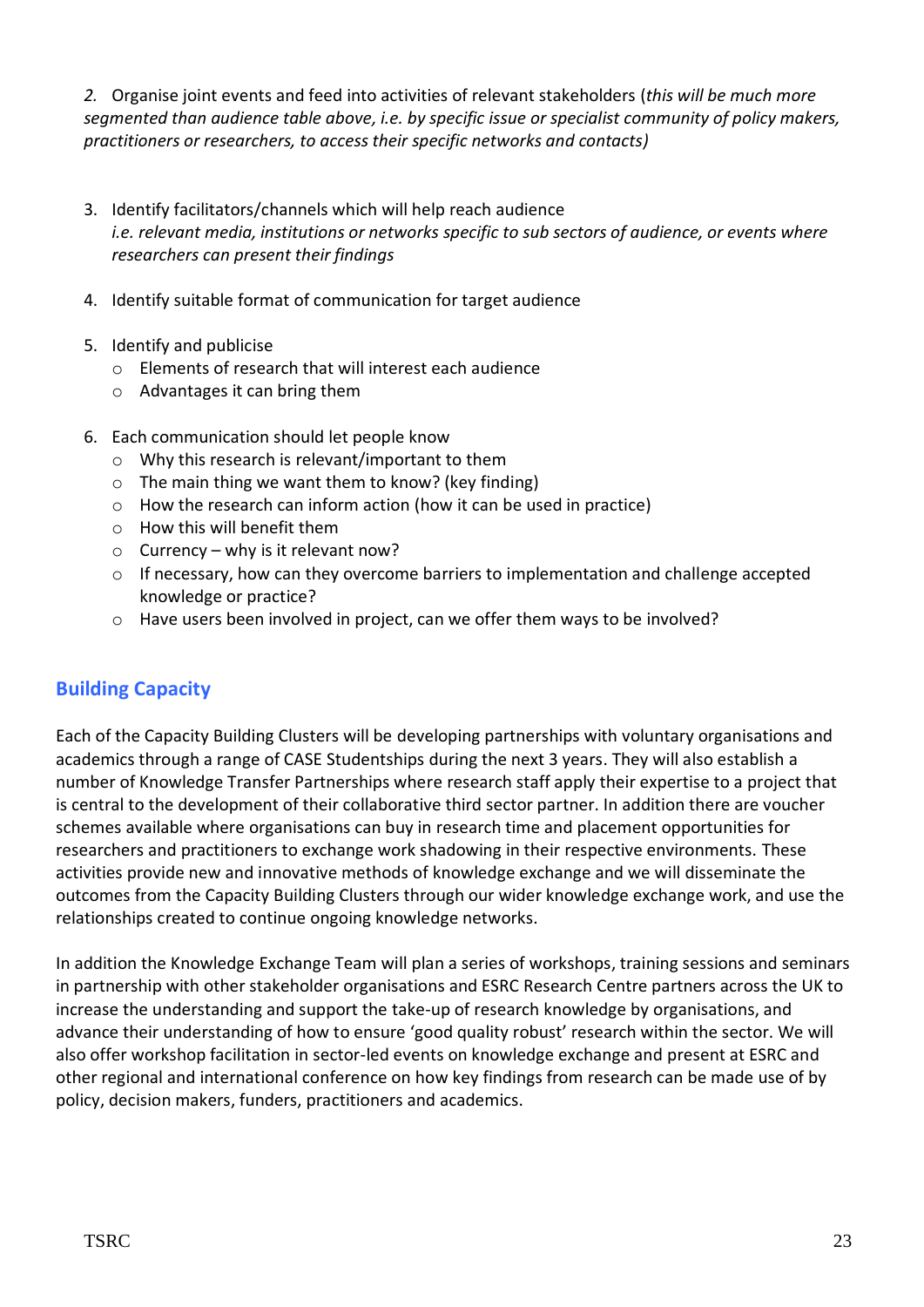## **Background**

Although there is literature on different models and approaches to knowledge brokering and exchange most remain in the realm of academia and if they have been used in practice have rarely been evaluated. With the push for demonstrating research impact, new roles in knowledge brokering are being developed and so there is an ever-increasing demand to know what works in which context, for whom and why. This is a new area of work with limited research, and has traditionally focused on scientific research transfer, and more recently moved into the health field.

In addition to the ESRC reporting and monitoring mechanisms, we would like to propose additional evaluation mechanisms for the knowledge exchange element of TSRC. This is due in part: to the unique nature and opportunity created by establishing a dedicated knowledge exchange resource as part of Third Sector Research Centre; and the widely acknowledged lack of guidance available for planning and evaluating knowledge broker interventions<sup>9</sup> and a lack of knowledge about how it works, what contextual factors influence it and how effective it is.<sup>10</sup>

By planning and designing a framework for the monitoring and evaluation of our knowledge exchange activities over the next 4 years we would hope to contribute to the knowledge base of what works in knowledge exchange. Our Critical Circle of Friends will play a key role in advising and guiding us in this and helping us to reflect, learn and develop our approach to knowledge exchange.

## **Conceptual Framework**

This framework is adapted from Johns Hopkins Bloomberg School of Public Health, Centre for Communications programs, 2006 to provide an overview of our knowledge exchange work. The framework offers a flow mechanism from:

- o **inputs** of human and institutional resources,
- o **processes** of product and service development and dissemination,
- o **outputs** of the information products and service,
- o **reach** through initial distribution, secondary distribution and referrals,
- o **audiences** in policy, practice and academia,
- o **initial outcomes** including usefulness, user satisfaction and quality,
- o **intermediate outcomes** of use in being more informed, enhancing practice, adding to research knowledge and collaboration,
- o **intended long-term outcomes** based on or vision and goals.

<u>.</u>

<sup>9</sup> See for example Robeson et al. (2008*) Journal of the Canadian Health Libraries Association*, Vol 29 and Ward et al. (2009) 'Developing a framework for transferring knowledge into action: a thematic analysis of the literature' in JHSRP Vol 14, No 3, and 'Knowledge brokering: the missing link in the evidence to action chain' Policy Press, Vol 5, No 3 (2009) and Jackson-Bowers et al. (2006) 'Knowledge Brokering' Focus No 4 Adelaide: Primary Health Care Research and Information Service.

 $10$  Conklin et al. (2008) 'Briefing on linkage and exchange: facilitating diffusion of innovation in health services' Occasional Paper 231, Cambridge RAND Europe and Ward et al. (2009) 'Knowledge brokering: the missing link in the evidence to action chain' Evidence and Policy, Vol 5, No 3 (2009)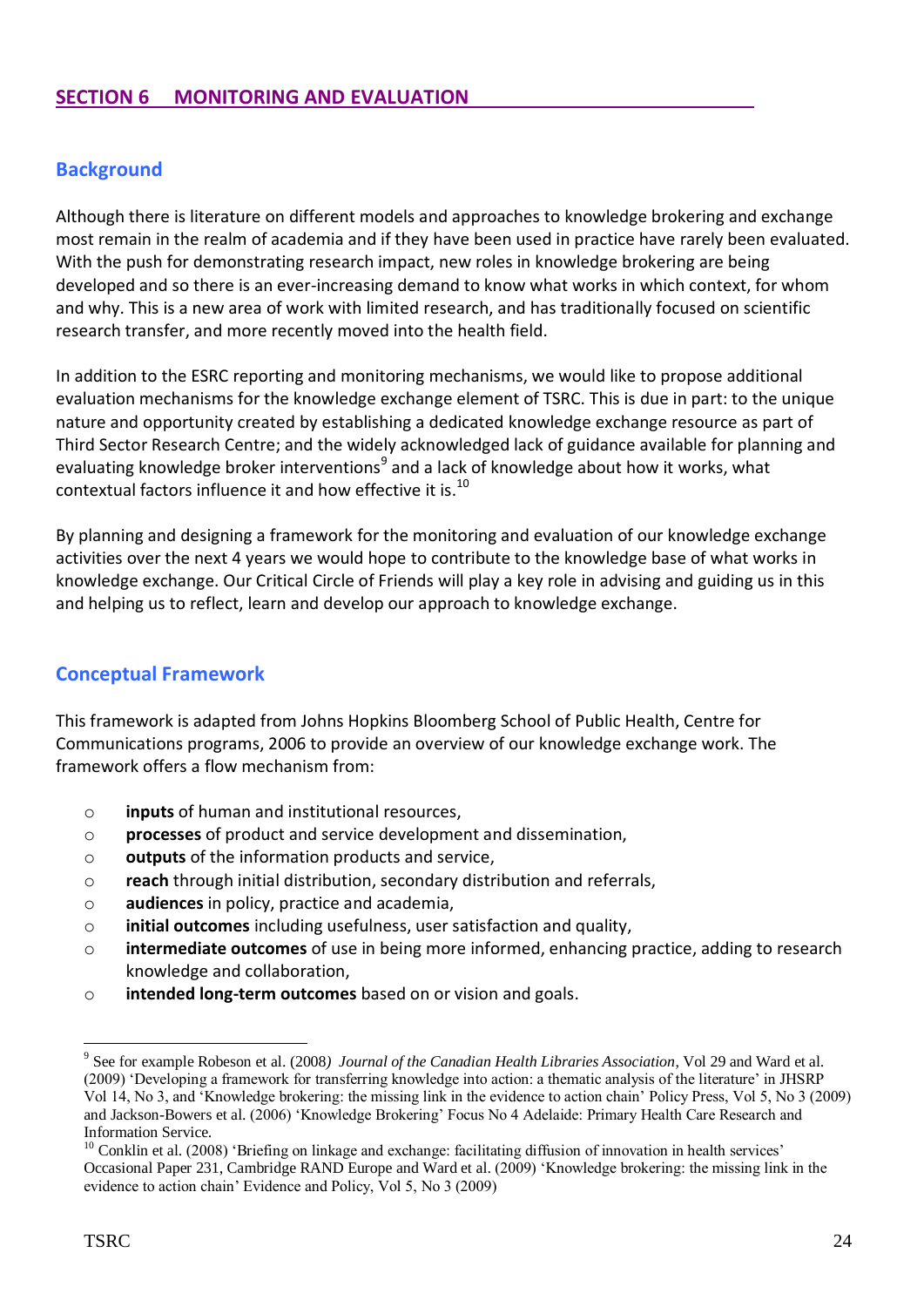

# **Suggested TSRC, Knowledge exchange framework**

# **Ensuring Research Uptake and Use**

This is based on TSRC's Knowledge Exchange and Communications Strategy and Impact Strategy, and work undertaken by DFID on learning lessons on research uptake and use as part of their research communications program, an interactive toolkit and guide is available on: [\(http://www.research4development.info/communicationsCorner.asp\)](http://www.research4development.info/communicationsCorner.asp).

TSRC's research will be of quality, based on sound methodologies, relevant to current contexts and expectations of the sector, offering a minimum time lag between research completion and findings being shared. We have established strong links between the knowledge exchange team and research teams, attending meetings and research stream reference groups. We will aim to:

**Access research** primarily through our research teams, but ensure that their research is informed by the work of other research providers on the third sector who contact us on a regular basis, from attending events and seminars and through web information alert systems.

**Repackage research to make it accessible** by summarising specific research findings, re-formulating research findings in a format/media/language suitable for particular target groups, ensuring that the research reaches those beyond current knowledge flows, through events and web links.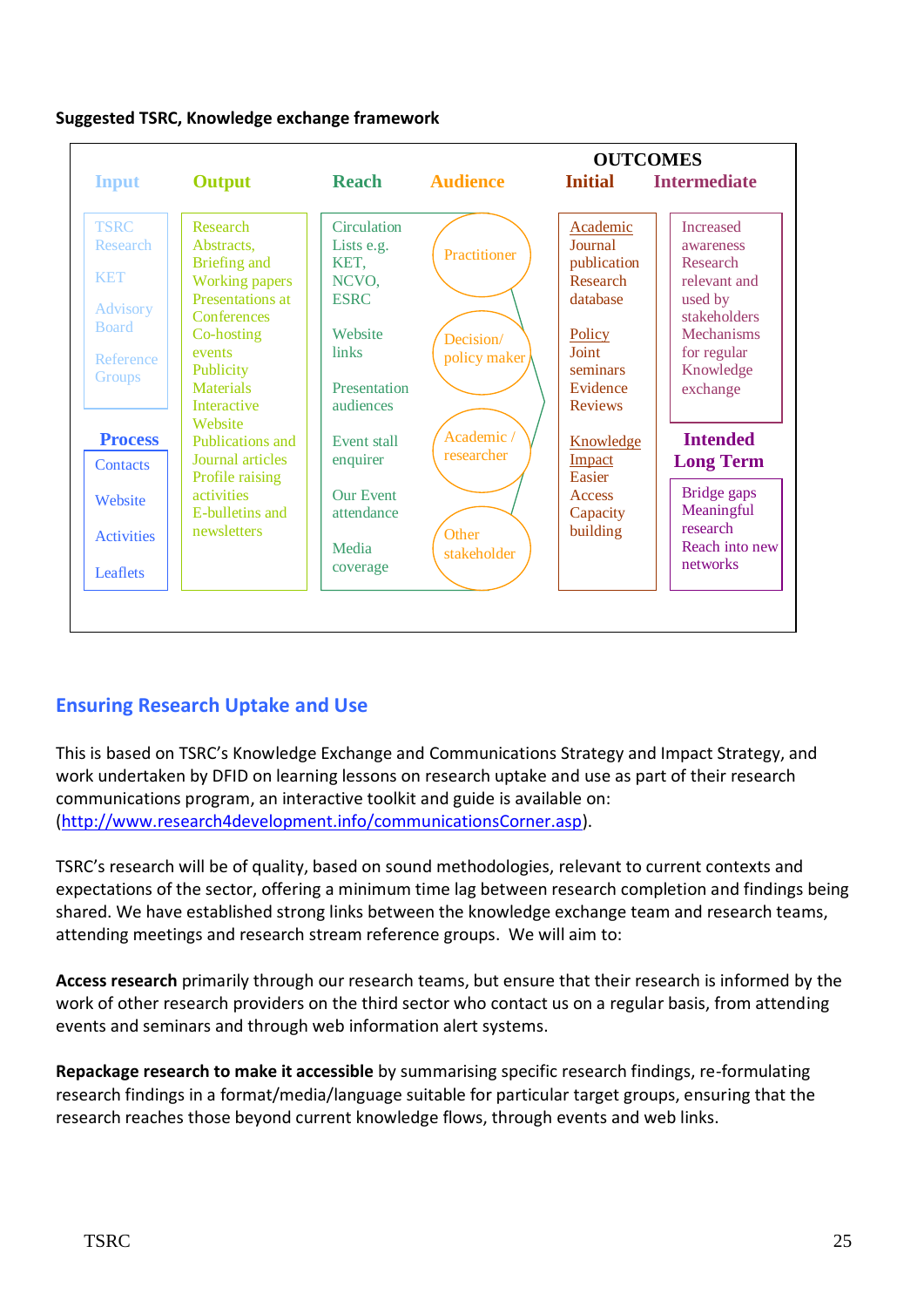**Identify and differentiate between research users** by analysing mailing lists, undertaking user surveys, tracking web usage, recording requests for information and queries, working collaboratively to co-host events, seminars and workshops targeting particular research and third sector communities, gaining their feedback and monitoring audiences.

**Combine different delivery methods** to ensure reach. These will including internet, audio, visual and presentation materials, interactive web space, attending and organising workshops and events and faceto-face meetings, and using online technologies to offer more opportunities for engagement e.g. online web conferencing.

**Strengthen demand for our research and the capacity of users** to use our research through marketing and promoting our work and through training courses and workshops for different communities.

# **Data Collection Methods**

We will try and ensure that data collection is integrated into our work as the knowledge exchange team on a daily basis, we will do this through:

**Routine recording** of our activities e.g. dissemination of our research papers at events, through ebulletins and downloaded from the web; a record of requests for information and outcomes; web statistics; citations in other publications and reports; number of, and attendance at, events; contacts made; circulation lists; media coverage; and number of collaborative ventures.

**User surveys** from those who download working papers, online feedback surveys, focus group discussions and event evaluations and with Advisory Board and Reference Groups.

**Research use** through content analysis of: publications; bibliographical references; citations in academic journals and other papers and report; and case study examples.

# **Ongoing Monitoring**

We will continually monitor the results of our Knowledge Exchange, Communication and Impact Strategy, evaluating success and continually informing changes to increase impact.

## **QUANTITATIVE**

We will monitor the numbers of people we are reaching, the varieties of audience we are reaching, and the types and level of action taken by audiences. We will do this through:

- Monitoring web activity hits, downloads, etc.
- Monitoring size and growth of our database numbers of people receiving newsletters, journals, other communication
- Monitoring sectors/types of audience receiving information e.g. third sector organisations/academics/policy-makers, what types of third sector organisations, how many community groups, below radar groups, social enterprises, etc.
- Monitor, record and evaluate media coverage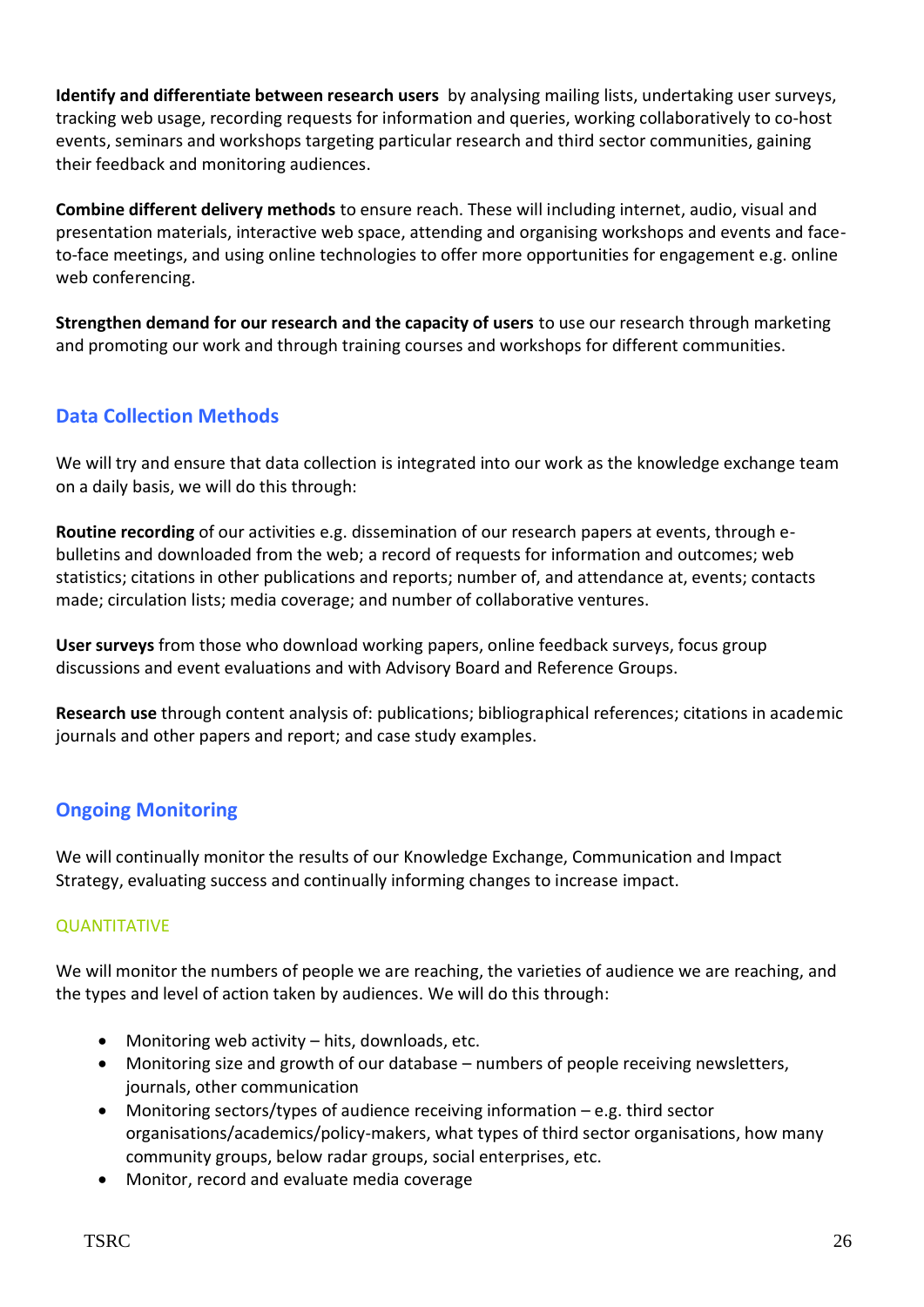- Monitor citation in academic and policy documents
- Monitor actions taken as result of communication i.e. requests for more information, signing up to mailing lists, joining groups, giving feedback
- Monitor actions taken as a **direct result of specific communications** i.e. how many people took action they were directed to take by each communication
- Evaluate audience experience of communication through qualitative feedback, including feedback forms on website, face to face feedback in meetings and through stakeholder groups.

## **QUALITATIVE**

We will establish a Critical Circle of Friends (Knowledge Exchange Expert Panel) who will offer advice and review and evaluate our work as the KET. Through our Reference Groups we will monitor research processes, outcomes and impact. We will report to the Advisory Board on a regular basis. We will do this in the following ways:

- TSRC will keep a record of all enquiries, activities, events attended and articles published, as well as research produced.
	- We will cross reference these records with stakeholder categories to ensure that we are reaching all segments of the Third sector, and that we are engaging with a diverse range of stakeholders.
	- Response to our research publications will be used as part of the monitoring and refinement of our work as well as an evaluation form for activities and events we organise and attend.
	- We will ensure ongoing feedback on our website with pop ups for anyone wanting to download our research from the website to find out what they will use the research for, as well as a virtual comments and suggestions box.
	- We will use the following impact criteria: change in attitude/awareness, change in policy, citation by other researchers, reference in policy documents, or use in third sector publications and reports.

We will annually evaluate our work based on the implementation plan of this Knowledge Transfer Strategy. This will inform the work of the following year and the priorities we will address. We will undertake a Performance Management Review every two years with stakeholders of our work as the Knowledge Exchange Team. We will share our learning and report on the main activities in an Annual Review of our work.

# **Annual Review**

As part of our annual review we will establish the following standardised indicators to measure reach, usefulness and use of our research, collaborative ventures and capacity building initiatives. This model is adapted from 'Guide to Monitoring and Evaluating Health Information Products and Services' by Sullivan et al. for US AID (2007). This mechanism will help us understand the knowledge exchange pathways that inform policy and practice.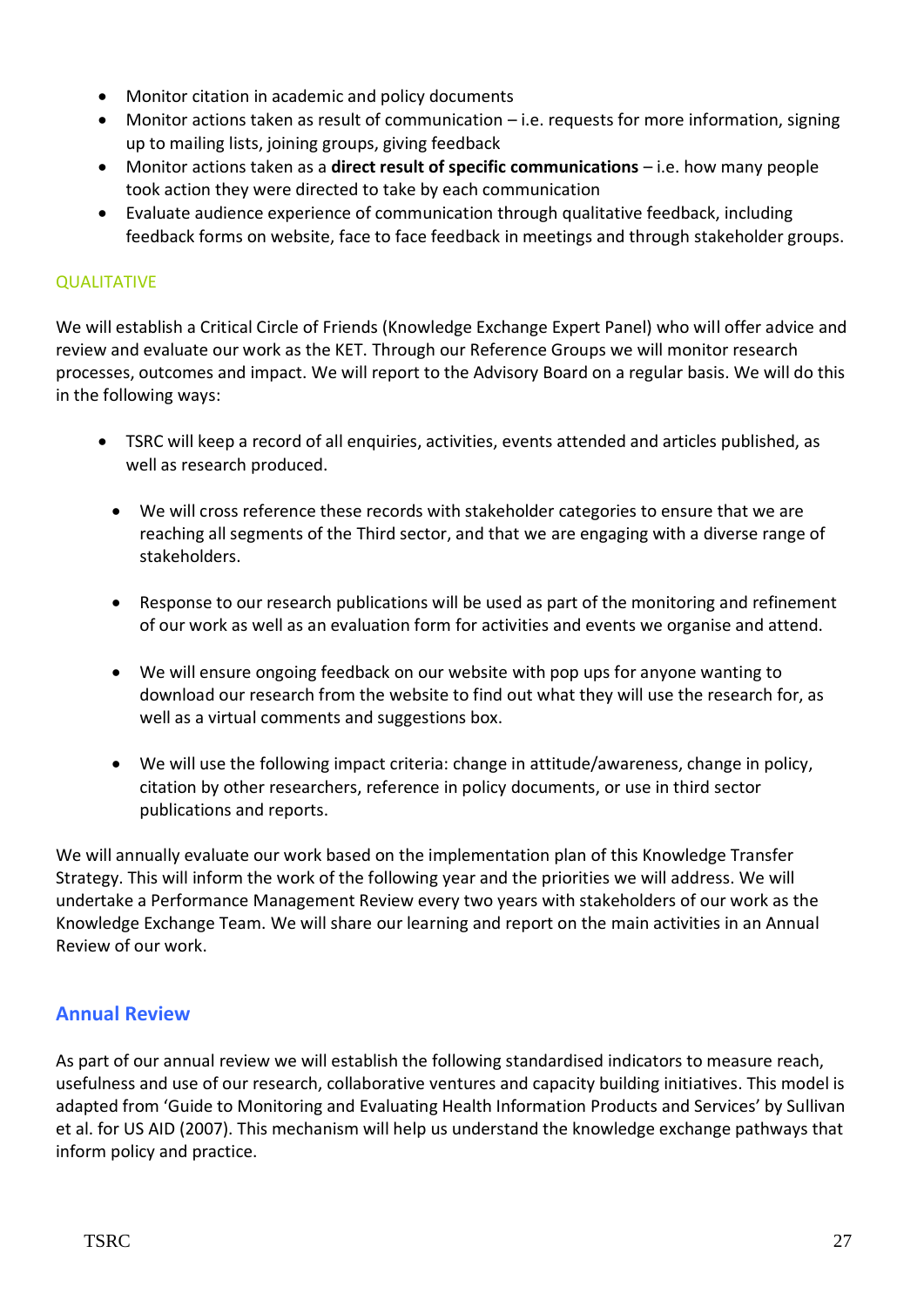Monitoring **Reach** through:

- o primary distribution lists size and representation (e-bulletins, RSS feeds, stall distribution)
- $\circ$  secondary distribution lists (web counts and downloads, media coverage)
- $\circ$  Referrals (number of citations, referencing, posts and links on other websites)

## Monitoring **Usefulness** by:

- $\circ$  User satisfaction (focus groups on satisfaction, format and presentation, content, knowledge gained and changing views)
- o Quality assurance (online feedback, e-mail responses to queries, Journal Impact factor) Monitoring **Use** by:
	- o Online usage (pop-up poll when downloading on sector, purpose and relevance)
	- o Feedback questionnaire (need to adapt information, use to inform policy/decision making or improve practice)

#### Monitoring **Collaboration and capacity building** initiatives through**:**

- o Activities
- o Partners
- o Numbers
- o Feedback

## **Evaluation**

#### **Impact Events**

Once research has been produced, we will co- host events with key stakeholder partners, when relevant, to explore the implications of the research findings and how we can action change and maximise its impact. This mechanism will be adapted from the Overseas Development Institute's RAPID (Research and Policy in Development) Model which is an approach to maximise influence of research-based evidence on policy and practice (Young, ODI, Gateway for capacity development, www.capacity.org)

- 1. Map socio-economic and political context and key factors of influence
- 2. Identify key stakeholders and create interest and influence matrix
- 3. Agree changes needed among stakeholders from current views
- 4. Undertake positive and negative force field analysis and degree of influence over them
- 5. Analysis capacity to effect change
- 6. Establish monitoring and learning framework to oversee actions
- 7. Review extent of impact and change in medium to long term

## **Qualitative Realistic Evaluation**

As part of our Performance Management Evaluation we will undertake a more intensive qualitative evaluation of our knowledge exchange activities every two years. This will be the most resource intensive element of our evaluation, in addition to the evaluation of all our monitoring information. It will be based on the Realistic Evaluation Model (Pawson and Tilley, 1997) which suggests that all programmes are theories and through their model they offer a way of differentiating what works in which context and with whom. Vicky Ward et al. (2009) have been developing a framework for gathering evidence using this type of evaluation for knowledge exchange interventions in health.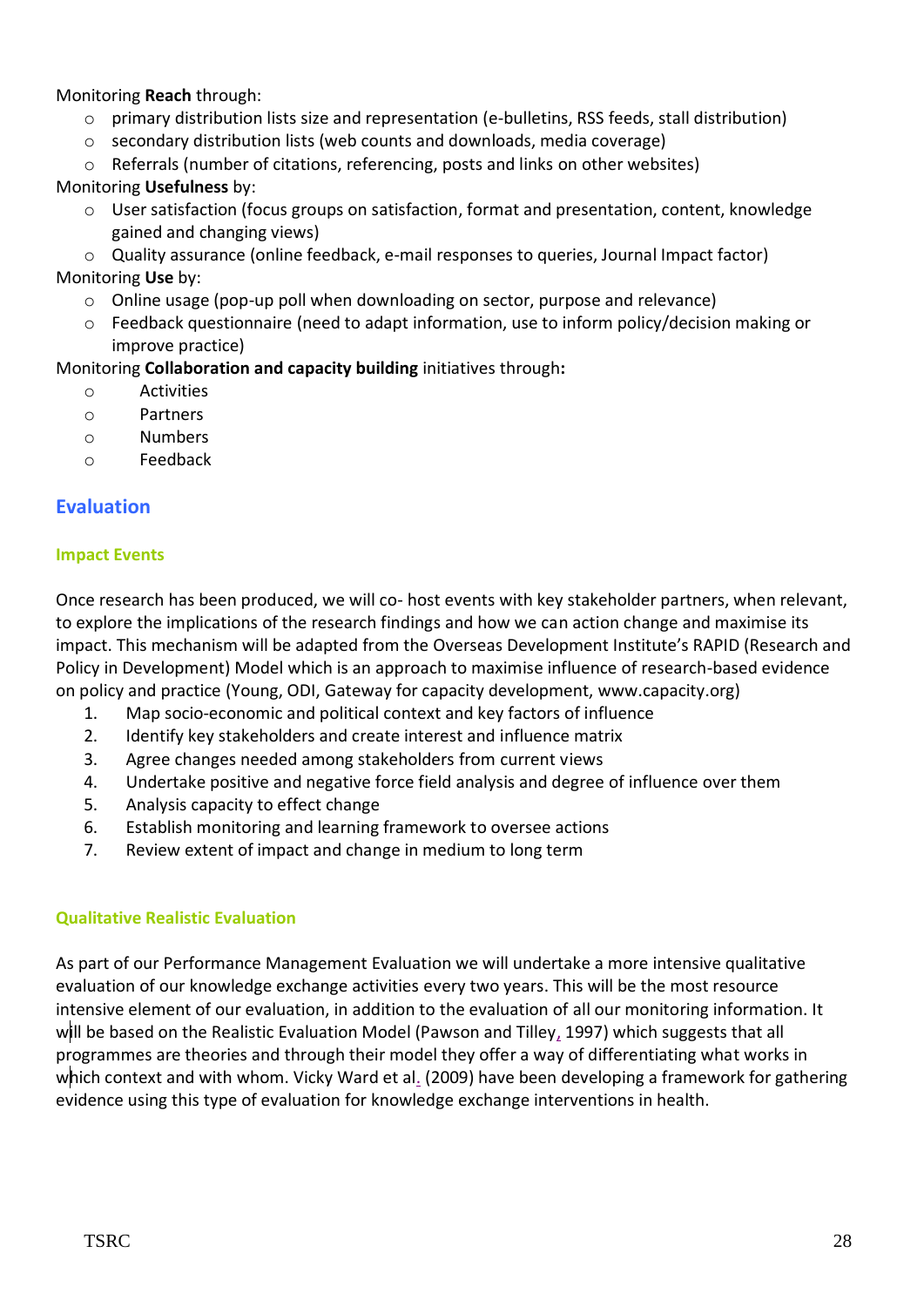Process to be used:

- o Agree the programme theories and mechanisms we have used to bring about change and impact including the target audiences and desired changes and outcomes from our knowledge exchange work
- $\circ$  Codify and map these mechanisms in relation to user motives, outcomes and contexts through stakeholder and recipient views, administrative data and cross tabulating responses
- $\circ$  Identify outcome patterns in the analysis
- o Suggest the different outcomes that occur in different contexts (policy, practice and academia)

## **End Project Evaluation and Exit Strategy**

The ongoing monitoring, Annual Reviews, Performance Management Evaluations and qualitative realistic evaluations will all feed into the end of project evaluation of TSRC and our knowledge exchange work. Our ongoing commitment to evaluation will hopefully offer reflective learning for future research centres, knowledge exchange activities and the TSRC.

The Third Sector Research Centre is a five-year investment programme by the ESRC and OTS, which started in September 2008. Part of the aims of the centre is to become a sustainable Research Centre in the future on the Third Sector, but this does not necessarily offer the resources for knowledge exchange.

There are possibilities for the research resources gathered and created by the centre to survive beyond the lifetime of the Centre through partnership working with the British Library. The Capacity Building Clusters are five programmes (except for the Economic Impact CBC which started a year later and is for four years) will create a legacy from the opportunities created through the CASE studentships and knowledge transfer partnerships.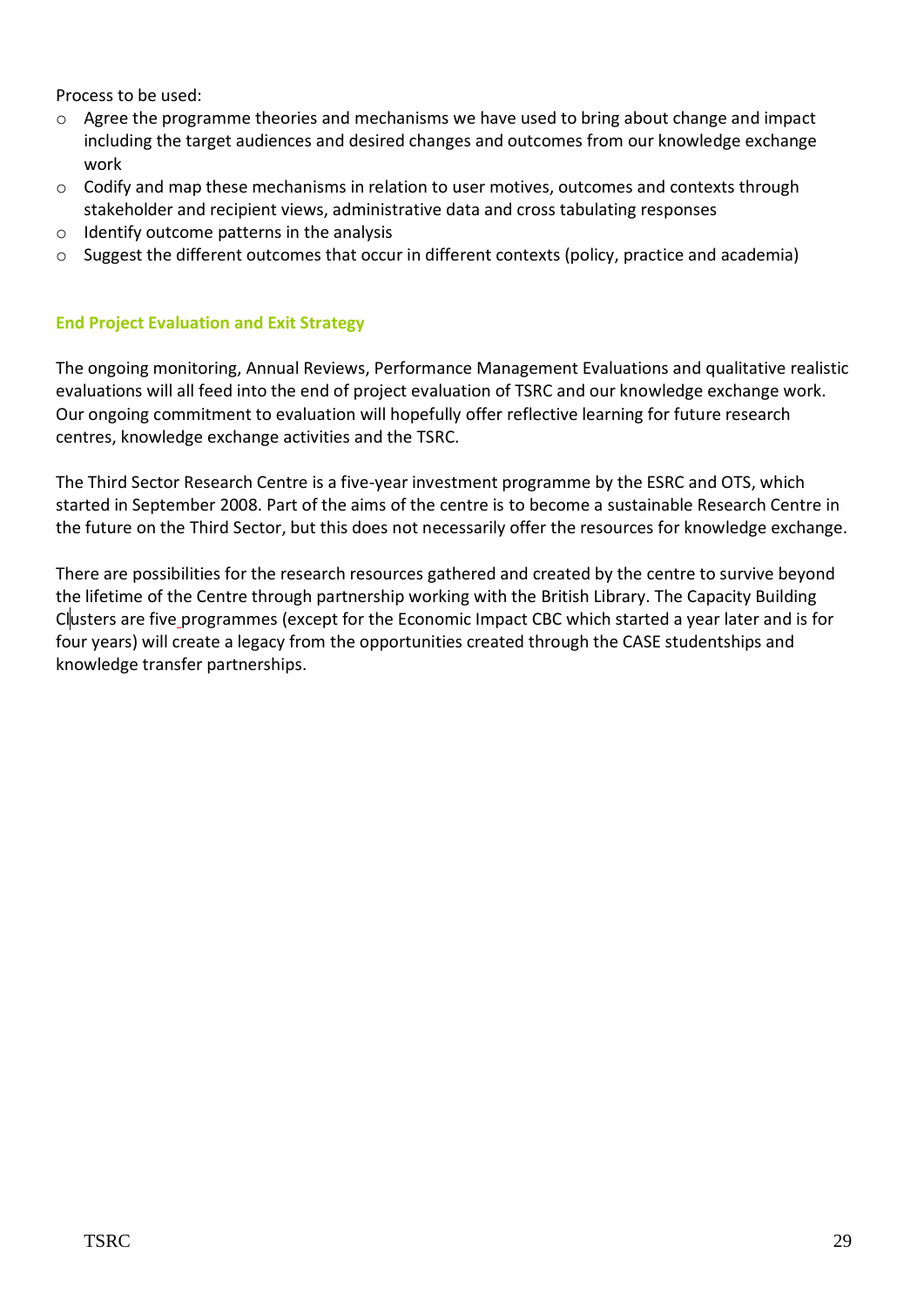## **SECTION 7 IMPACT**

## **Impact Dimensions**

The Third Sector Research Centre aims to have an impact on a number of different dimensions, in the academic world of knowledge, in communities through building the capacity and research skills of the sector, in society by informing policy and decision making on the third sector, and in the economy by exploring the impact of the sector. Key areas of impact are detailed below each dimension:

#### **Knowledge**

- Academic outputs
- Methodological innovation
- Academic training provided through CBCs
- Teaching programmes
- New avenues of dissemination (new academic journal)
- Collaborative activity with other academics

#### **Community**

- Researcher career progression (TSRC, CBCs)
- CASE Studentships PhD training (CBCs)
- Knowledge Transfer Partnerships (CBCs)
- Placements and Fellows (TSRC, CBCs)
- Student internships (TSRC, CBCs)

#### **Society & Policy**

- Action research/feedback leading to policy change
- New practice initiatives
- Good practice guidance
- Collaborative activity with policy and decision makers including local and central government, funders and think tanks
- Collaborative activity with third sector organisations to learn from and support practitioners who work to deliver change

#### **Economy**

- Expansion and extension of TSRC research activity and funding
- Consultancy activity
- Improved resilience and survival for third sector organisations from qualitative work
- Research into the impact of the sector which is qualitative and quantitative

## **Approach: Making a difference in policy, practice and academia**

Scoping work undertaken prior to the commissioning of the Third Sector Research Centre along with extensive consultation on the proposal, informed our approach to deliver impact from investment in TSRC. The Third Sector Research Centre has a commitment to increase the academic and non-academic use of our research through the close engagement of potential users in the research process. We want to make a difference at all levels and across all disciplines in the sector during the life of the TSRC.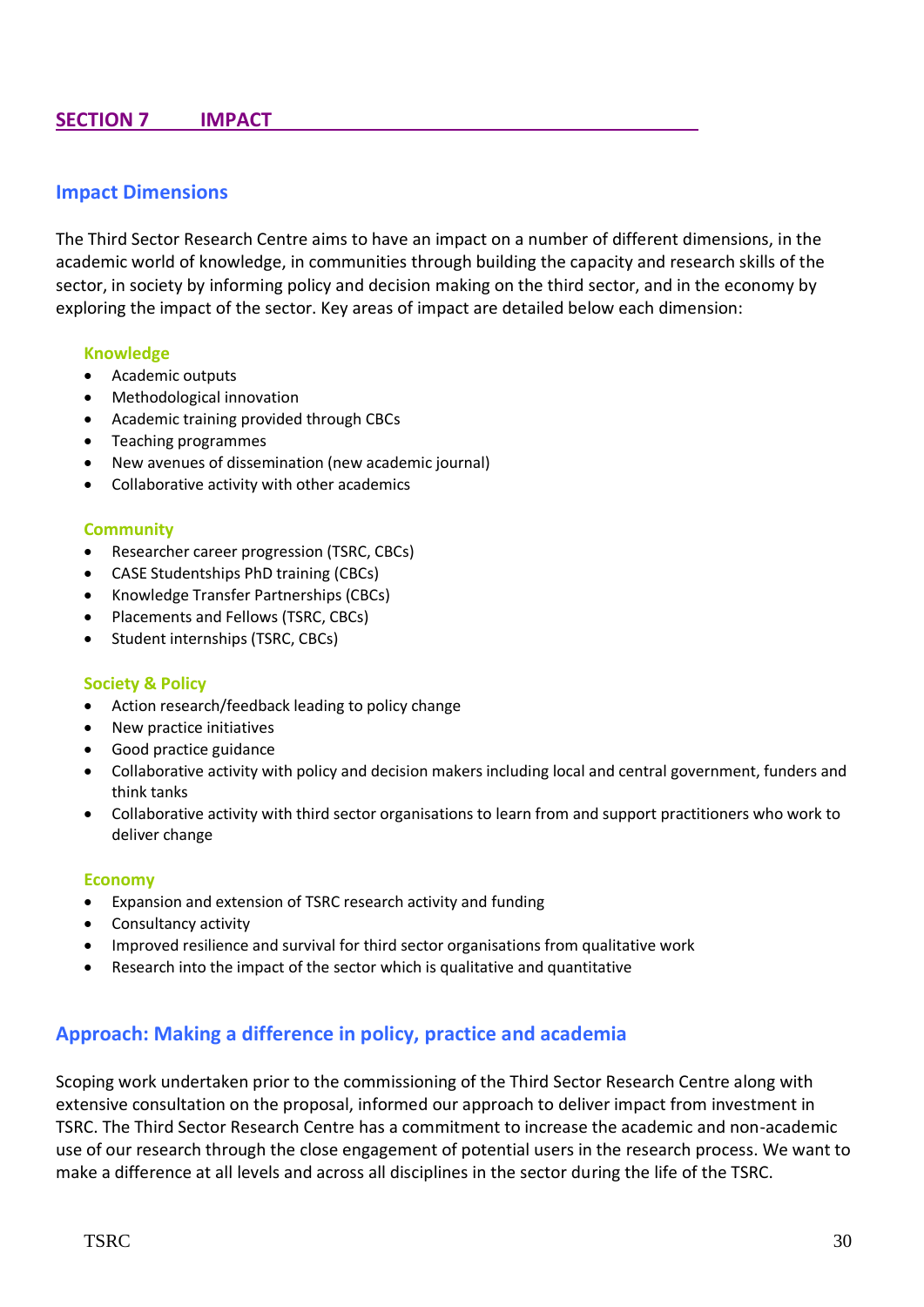#### **Our work will have significance in the academic world**

- Systematic review of existing research knowledge
- Original and cutting-edge research knowledge created
- Innovation in theory and research methods, tools and techniques
- Interrogating existing datasets and establishing a robust research base
- Development of international comparative work
- Development of data sources in order to have a strong evidence base

#### **We will have an innovative engagement approach with stakeholders**

- Advisory Board
- Reference Groups for each research stream and for each of the regions
- Partnership working with ESRC and other research centres (NCRM, NGPA, CGAP, CMPO)
- Strong partnership working with key stakeholders in academic, policy and practice
- Collaborative research initiatives and workshops across the devolved regions
- Increasing research capacity with the sector through Capacity Building Clusters and our knowledge exchange activities

#### **We will offer new ways to access research knowledge**

- Web Portal of TSRC research knowledge on the third sector in the UK
- Working paper series, publications and debate
- Events and seminars on the implications of the research with stakeholders
- Qualitative and quantitative database on the sector

| <b>WHY</b>                                                                                                                                                                                                                  | <b>WHO</b>                                                                                                                                                                                                        | <b>HOW</b>                                                                                                                                                                                                    |                                    |
|-----------------------------------------------------------------------------------------------------------------------------------------------------------------------------------------------------------------------------|-------------------------------------------------------------------------------------------------------------------------------------------------------------------------------------------------------------------|---------------------------------------------------------------------------------------------------------------------------------------------------------------------------------------------------------------|------------------------------------|
| <b>To</b><br>demonstrate<br>the value of<br>investing in<br>research and<br>to support<br>informed<br>policy,<br>decision<br>making and<br>practice, by<br>strengthening<br>the research<br>knowledge<br>base in the<br>UK. | We want to<br>impact on all<br>stakeholders<br>of the third<br>sector, from<br>different<br>levels and<br>segments to<br>ensure that<br>their<br>activities are<br>informed by<br>robust<br>research<br>knowledge | Through<br>creating new<br>knowledge<br>with third<br>sector<br>stakeholders,<br>ensuring<br>knowledge<br>exchange of<br>research<br>findings and<br>offering<br>research<br>which is<br>easily<br>accessible | change<br>positive<br>for<br>mpact |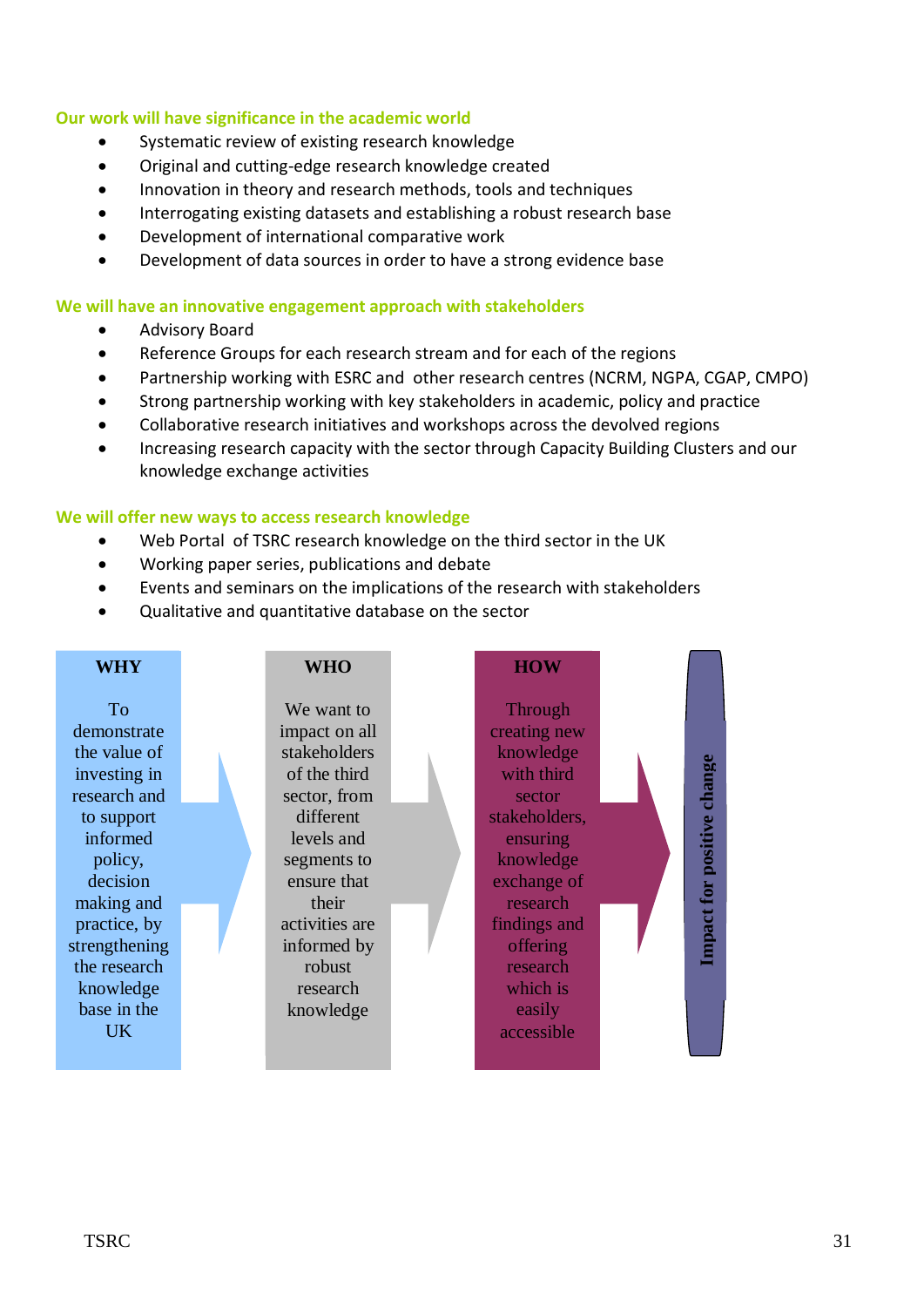# **Ways of Measuring Impact**

Using the Aspen Institutes 'Theory of Change'<sup>11</sup> we suggest that by investing in robust research into and with the third sector, informed actions can be taken which will improve the impact of the third sector and inform decisions which affect the sector's ability to deliver change. Key assumptions underlying this theory of change will be that relevant research is undertaken and that effective mechanisms are used to ensure the research is used by sector stakeholders.

Critical success factors in the research will include: building on research areas which are weak; using methodologically sound approaches; ensuring the research is independent, impartial and authoritative offering opportunities for stakeholders to engage in the research process (either through action research, reference groups, virtual blogs and discussion boards, and stakeholder events); and that the research contributes to the research knowledge base of the third sector and can be used to improve stakeholders' understanding of the sector and influence their actions.

We will assess the impact of TSRC using the following measures:

- 1) Third party verification development of structure for engagement and feedback from academia, policy and practice
- 2) Case Studies recorded throughout TSRC programmes
- 3) Capacity Building Cluster outcomes from CASE studentships, Knowledge Transfer Partnerships, vouchers and placements
- 4) Metrics cross-referenced with academics, policy and practitioners in the sector
- Website hits and activity
- References, citations and publications
- Invitations to present at conferences nationally and internationally
- Events organised and attended
- Collaborative projects
- New projects commissioned and funded
- Media coverage
- E-mail distribution list

We will measure our impact against our contribution to the ESRC Third Sector Engagement Delivery Plan 2009–2012 and relevant milestones (see Appendix C). We will also demonstrate the quality and quantity of our activities in our Spheres of Impact diagram (Appendix A).

<u>.</u>

 $11$  The Aspen Institute Roundtable on

Comprehensive Community Initiatives (2003) see also http://www.aspeninstitute.org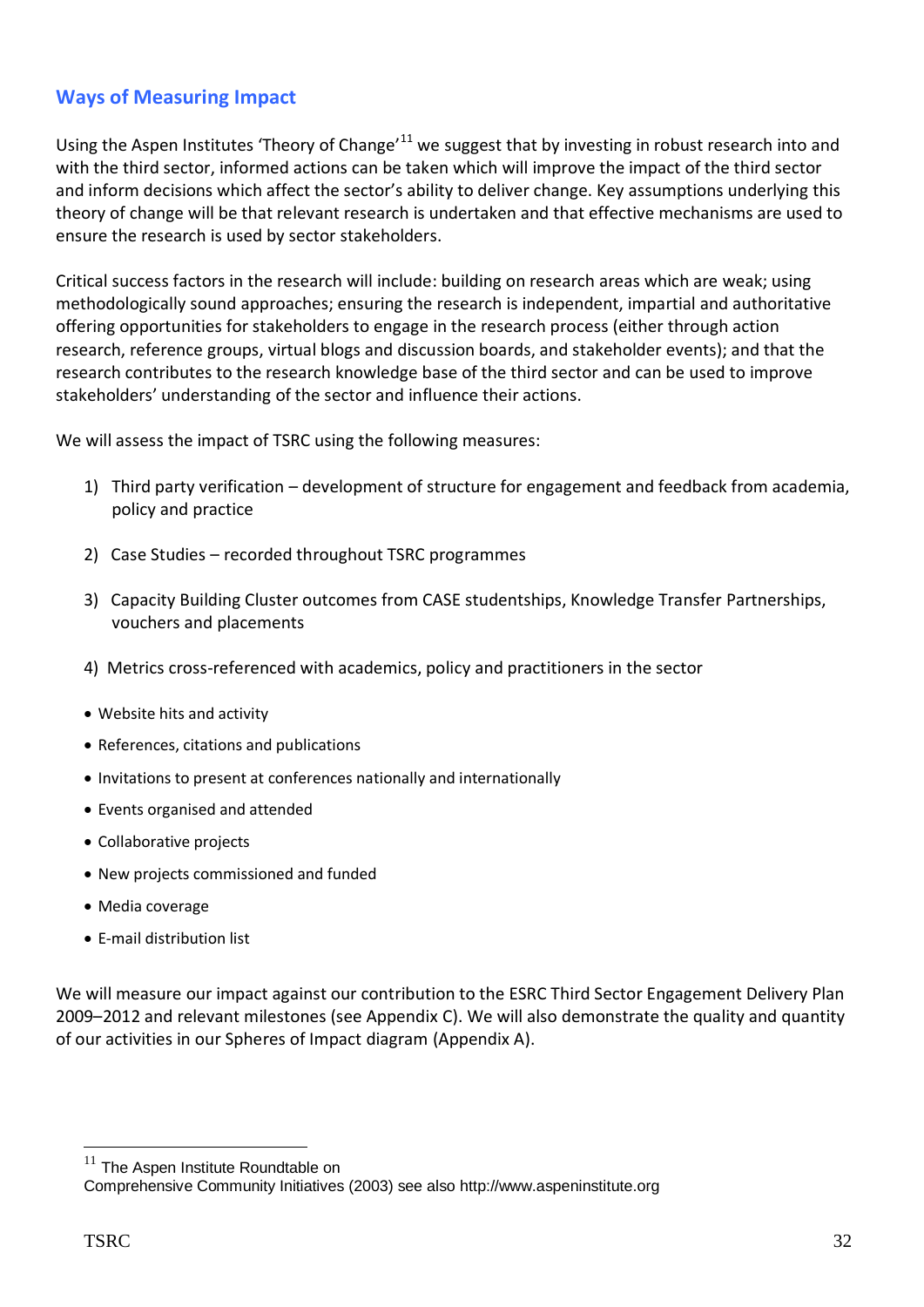**Academic knowledge on third sector substantially developed**

> Academic Journal publications Innovative Methodologies for research Collaborative interdisciplinary research Comprehensive database for research European and International comparisons

Joint seminars and events held Collaborative activities undertaken Devolved administrations compared Partnership networks established Abstracts, Briefing paper series circulated

**Appendix A: TSRC Spheres of Impact**

Researched understanding of sector impact Impact of service delivery agenda assessed New and good practice models researched Evidence base of sector strengthened Construction of comprehensive databases

Capacity Building Clusters: CASE and KTP Database of research and evidence reviews usage Advisory Board & Reference Group Engagement Workshops and training attendance profile Interactive website hits and feedback

> **Influence, access and use of research knowledge by third sector enhanced**

**Policy, funding and decision making influenced and informed**

**Economic and Social impact of third sector strengthened**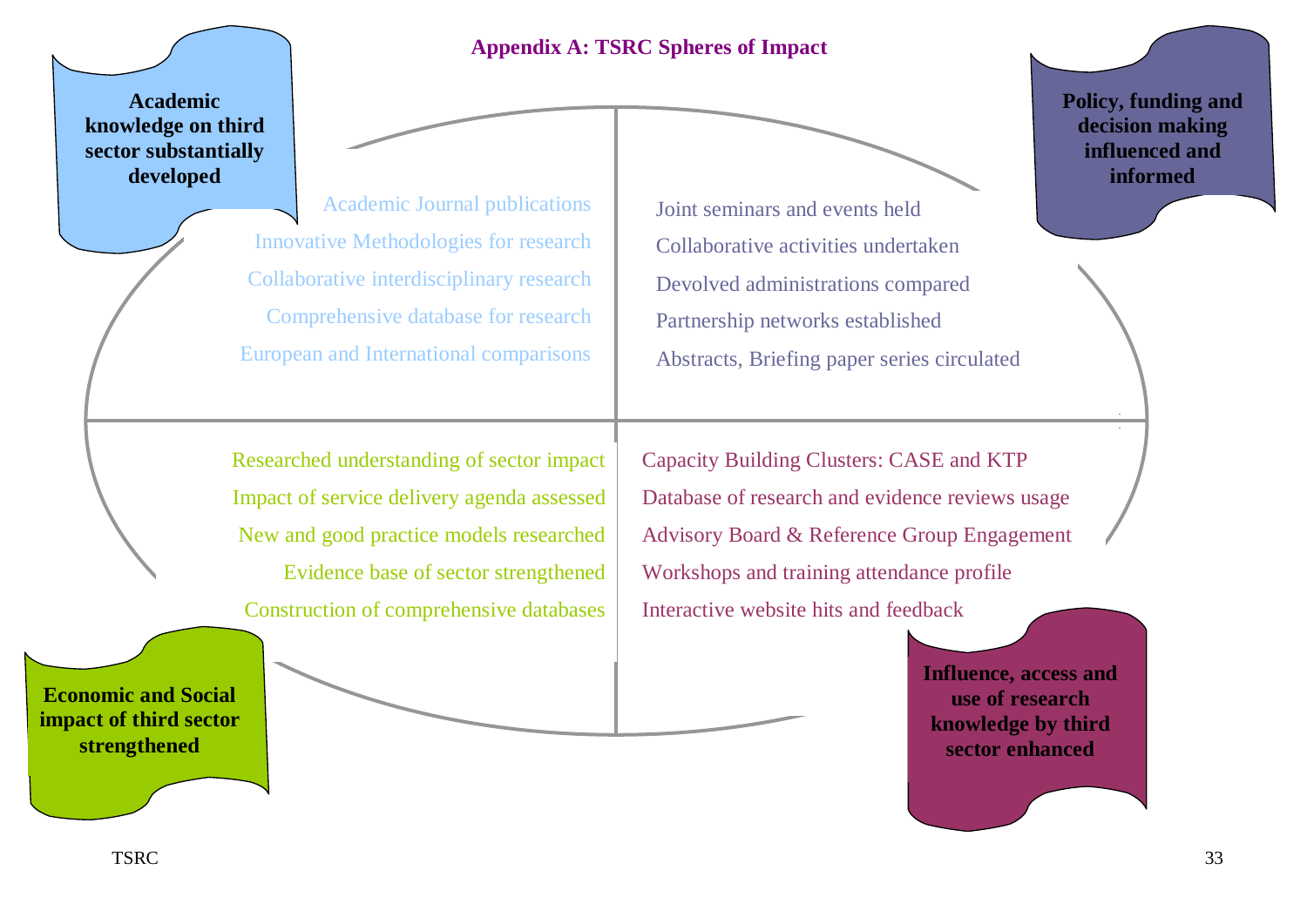## **APPENDIX B How TSRC will deliver on ESRC's Strategy for Engagement with the Third Sector**

As part of the Economic and Research Council's (ESRC) **Strategy for Engagement with the Third Sector**<sup>12</sup> they have co-funded the Third Sector Research Centre (TSRC) with the Office of the Third Sector (OTS) and support from the Barrow Cadbury Trust. The University of Birmingham and the University of Southampton are responsible for running the Centre. The TSRC will deliver primarily on the Strategic Aim 1: To increase and improve the evidence base for the third sector, contributing to improved effectiveness of the sector.

The **Capacity Building Clusters** which are being funded separately but which will report to the TSRC, will support in part the *Strategic Aim 2*: Build capacity for carrying out and making user of research relevant to the third sector by supporting the development of skills, resources and involvement in third sector research. The Capacity Building Clusters are specialising in social enterprises, active learning, community empowerment and economic impact of the third sector; they are led by Middlesex University, Lincoln University and University of Bristol respectively. These Clusters will offer CASE studentships which enable academics and third sector organisations to work in partnership, knowledge transfer partnerships where research staff can apply their expertise to a third sector project, placements and voucher schemes. These opportunities will support the coproduction of knowledge and its application to the third sector.

A key element of the TSRC is its Knowledge Exchange Team of research and knowledge brokers based in London. This element will ensure interactive third sector engagement in the research process, and offer resources to translate and encourage the take up of the research outcomes by policy and decision makers, funders and practitioners. The Knowledge Exchange Team will contribute primarily towards the *Strategic Aim 3* of the ESRC Strategy for Engagement with the Third Sector: to develop systems for knowledge brokering and exchange amongst third sector stakeholders to ensure that ESRC responds to needs and achieves greater social and economic benefits from its investment in research.

As per the TSRC contract with ESRC and OTS we are delivering on *Section 3 the Knowledge Transfer Programmes*:

- 3.3 Regarding major advances in the communication and co-production of knowledge between the academic sector and the policy and practice communities
- 3.4 Regarding a programme of engagement with policy and practice communities to make a significant contribution in the areas of:
	- 3.4.1 Development of a capacity to analyse and advise its stakeholders on the actual and likely impacts of public policies on the sector
	- 3.4.2 Development of instruments for the identification and communication of research needs, planning of research strategies and the communication of research outcomes
	- 3.4.3 Development of a robust, sustainable and widely recognised and utilised system of communication between researchers, TSOs and policy makers
	- 3.4.4 Programmes of networking, seminars, conferences and workshops, designed in collaboration with stakeholders
	- 3.4.5 Development of a capacity to identify needs for and provide and/or broker provision of appropriate research-related training, for both TSO staff and commissioners of research from outside the sector

<u>.</u>

<sup>&</sup>lt;sup>12</sup> See ESRC website page on Third Sector

http://www.esrc.ac.uk/ESRCInfoCentre/KnowledgeExch/ESRCthirdsectorengagement.aspx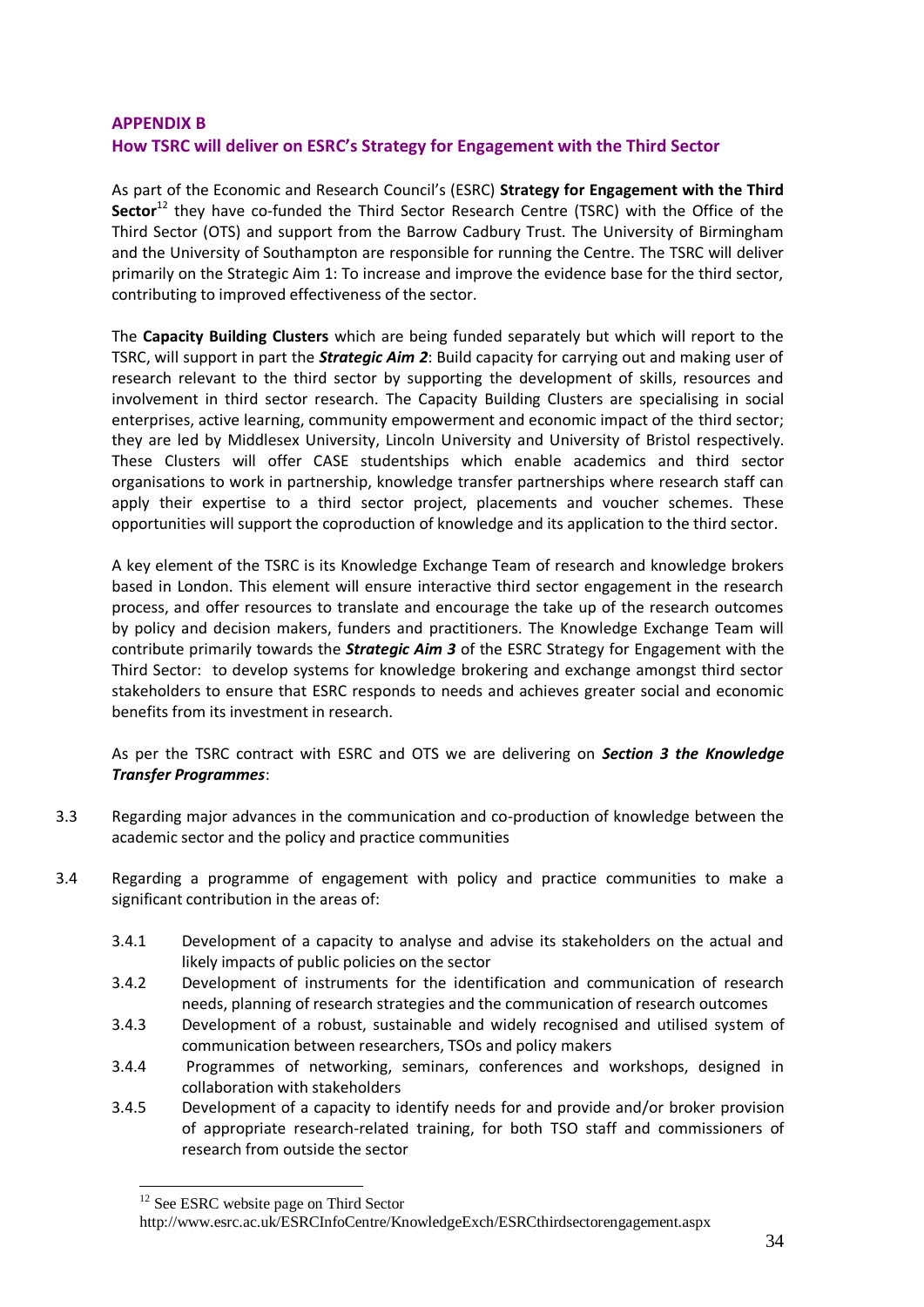## **APPENDIX C**

## **Relevant deliverables from ESRC Third Sector Engagement: Delivery Plan 2009–2012**

Strategic Aim 1: To increase and improve the evidence base for the third sector

- Supporting the development of research and knowledge exchange activities
- Enhancing the evidence base and building capacity with, for and on the sector
- Systematically map and measure the third sector
- Identify the role, impact and effectiveness of the third sector
- Support international comparisons of third sector issues
- Support interdisciplinary research
- Identify needs of relevant 'segments' with the sector
- Build capacity for engagement and co-production of knowledge
- Developing synergies between TSRC, CGAP and CMPO
- Contributing to the editing and promotion of the new academic journal on the sector – *Voluntary Sector Review*
- Co-production of knowledge and involvement of a mix of practitioners/researchers/policy makers in research from identifying needs, defining research issues through to communication of results

## Strategic Aim 2: To build capacity for carrying out and making use of research

- Developing and commissioning a project on quality standards for research
- Identifying and providing relevant training/other resources available in research methods /commissioning research for third sector practitioners with NCRM, NCVO and research user sessions
- Organising a workshop on 'Benefits of Data Infrastructure for Third Sector Research'
- Developing a portfolio of bespoke developmental and training workshops
- Working with funders to develop an evidence-based culture in the third sector
- Introducing a third sector fellowship scheme
- Introducing a public sector fellowship scheme
- Developing Knowledge Transfer Partnerships

## Strategic Aim 3: To develop systems of knowledge brokering and exchange amongst third sector stakeholders

- Developing a comprehensive database of all relevant networks, academics, third sector organisations and policy makers
- Establishing strong relationship with VSSN and European Third Sector Network
- Providing funding for comprehensive reviews of relevant third sector research in an appropriate format for third sector audiences
- Developing a network of all third sector researchers and policy makers to improve greater interaction and knowledge exchange
- Organising third sector networking days in collaboration with the four nations

## Strategic Aim 4: To assess and maximise the impact of ESRC's research and KT activities

- Ensuring maximum impact of TSRC on policy and practice
- Continuing to review, identify and utilise effective mechanisms for communicating and engaging with the third sector.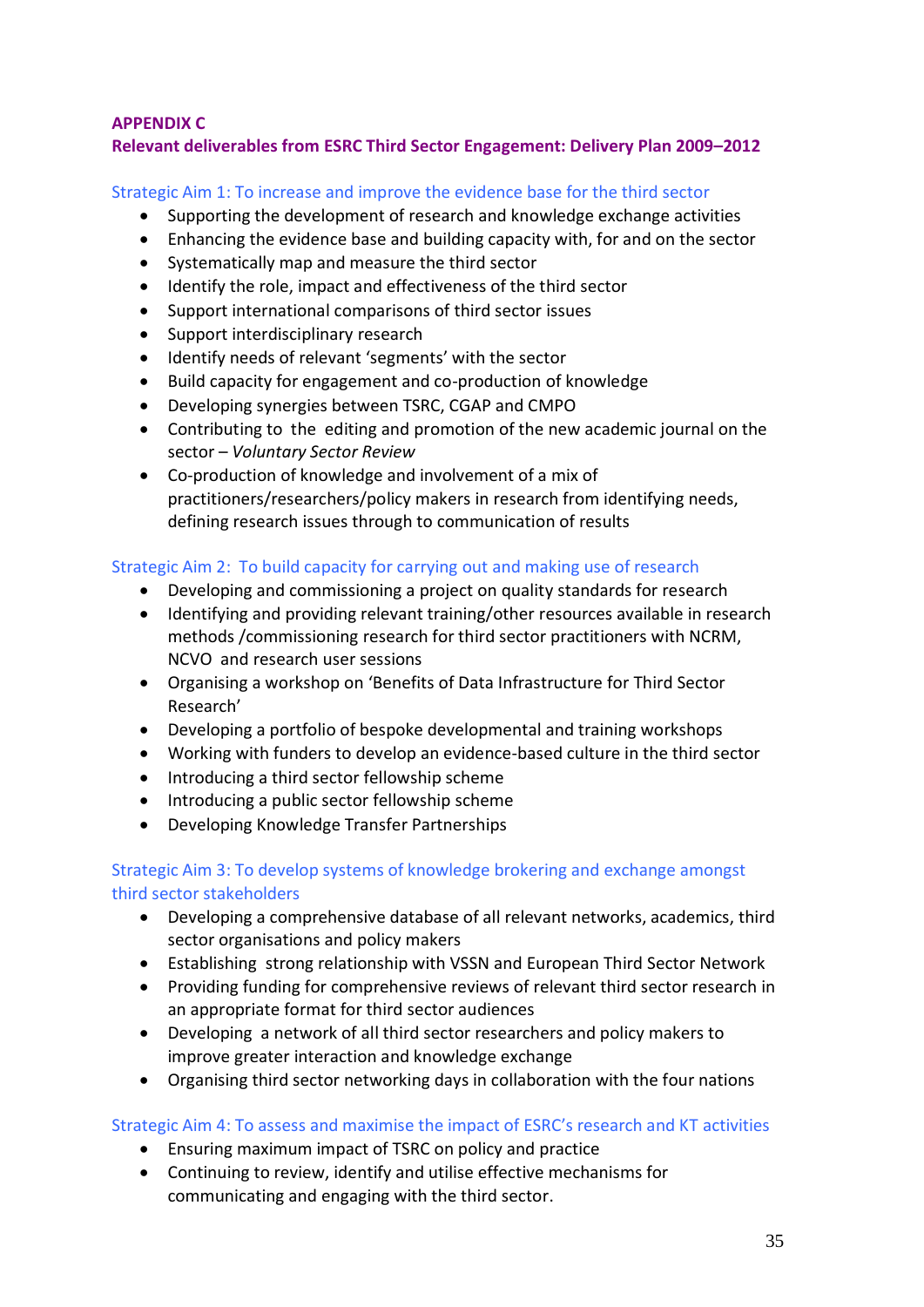#### **REFERENCES**

Arnstein, S (1969) *A Ladder of Citizen Participation*, Journal of the American Institute of Planners, Vol. 35 (4)

Blinder, A (2006) *Stinglers Lament,* Eastern Economic Journal, Vol 32 (3)

Canadian Health Service Research Foundation, Digest Issues (1,11,21,22,24,25,28,35,38,40,45, 46 and 52) relating to knowledge transfer

Conklin et al (2008) *Briefing on linkage and exchange: facilitating diffusion of innovation in health services* Occasional Paper 231, Cambridge RAND Europe

Dobbins, M (2004) *A knowledge transfer strategy for public health decision making,*  Worldviews on Evidence Based Nursing, Vol 1 (2)

Eppler, M (2007), *Knowledge communication problems between experts and decision makers: an overview and classification,* The Electronic Journal of Knowledge Management. 5(3)

Graham,I., Logan,J., Harrison,M., Straus,S., Tetroe,J., Caswell, W. and Robinson, N (2006) *Lost in knowledge translation. Time for a map ?* Journal of Continuing Education in the Health Professions, 26 (1)

Jacobson, N., Butterill, D., Goering, P. (2003) 'Development of a framework for knowledge translation: Understanding user context', *Journal of Health Services Research and Policy*, 8(2).

Jackson-Bowers, E (2006) *Focus on: knowledge brokering*, Primary Health Care Research and Information Services, Flinders University, Australia ( 4)

Lewig, K., Arney, F., Scott, D. (2006) 'Closing the research policy and research practice gaps', *Australian Institute of Family Studies*, Family Matters No.74.

Lomas, J (2007) *The in-between world of knowledge brokering,* [www.BMJ.com,](http://www.bmj.com/) British Medical Journal, Vol 334

Pawson, R. and Tilley, N. (1997) *Realistic Evaluation*

Nutley,S., Meagher, L., and Lyall, C. (2008) *Flows of knowledge, expertise and influence: methods for assessing policy and practice impacts from social science research,* Innogem Working Paper 55;

Nutley,S., [Davies,](http://www.google.co.uk/search?hl=en&q=inauthor:%22H.+T.+O.+Davies%22&sa=X&ei=MjCXTOz7O6CI4gaawoDEBA&ved=0CCIQ9Ag)H. and [Smith,](http://www.google.co.uk/search?hl=en&q=inauthor:%22Peter+C.+Smith%22&sa=X&ei=MjCXTOz7O6CI4gaawoDEBA&ved=0CCMQ9Ag)P (2000), *What works ? Evidence based policy and practice in public services,*

Reardon, R., Lavis, J., Gibson, J. (2006) *From research to practice: A knowledge Transfer planning guide*, Institute for work and health, Toronto, Canada.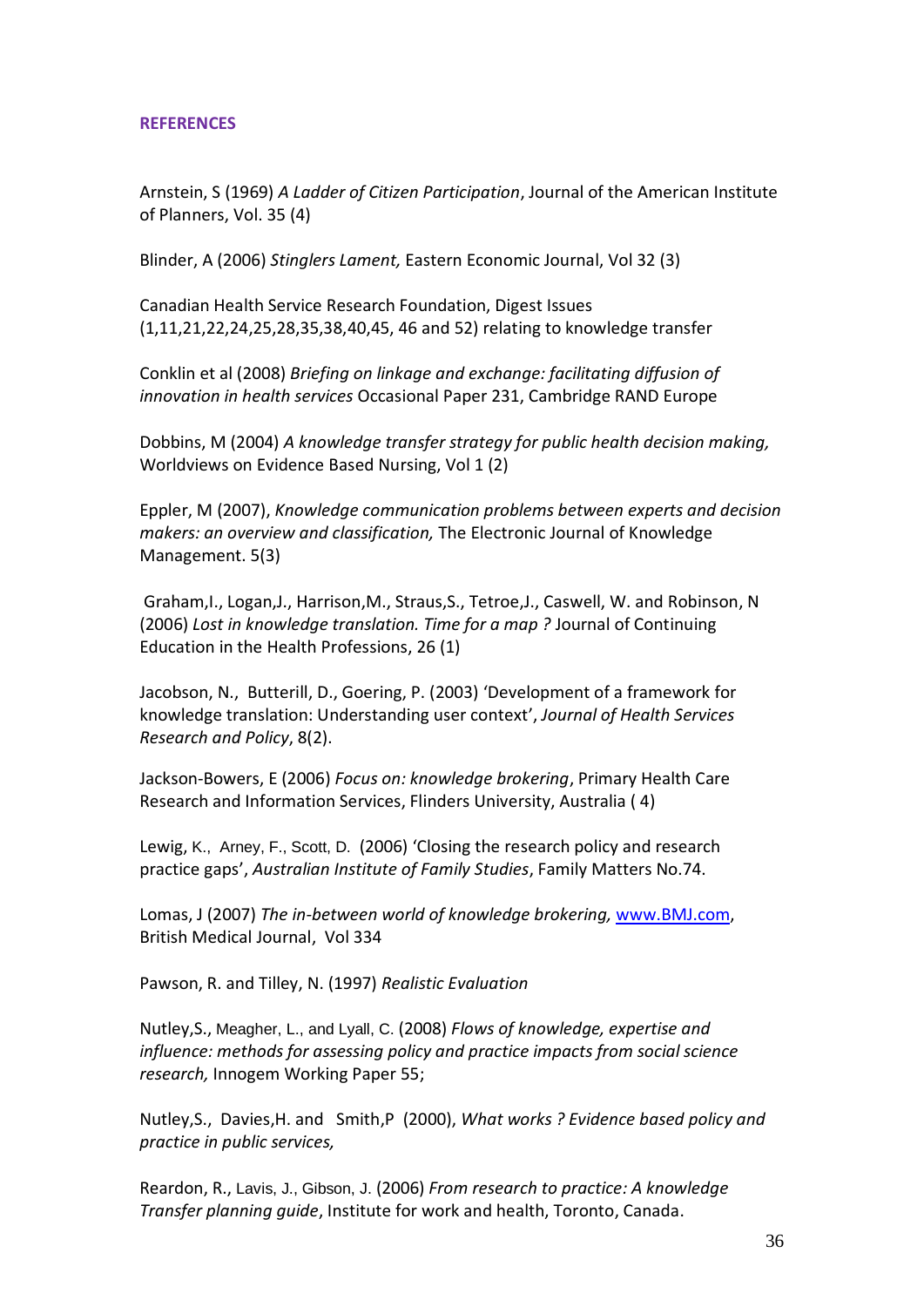Robeson, P., Dobbins, M., & DeCorby, (2008) *Life as a knowledge broker in public health,* Journal of the Canadian Health Libraries Association, Vol 29(3)

Sudsawada, P (2007) *Knowledge translation: introduction to models, strategies and measures,* National Centre for the dissemination of disability

Sullivan,T., Strachan,M. and Timmons,B., Edited by Rinehart,W. (2007) *Guide to Monitoring and evaluating Health Information Products and Services,* Baltimore, Maryland: Centre for Communications Program, Johns Hopkins Bloomberg School of Public Health for US AID ( United States Agency for International Development)

Ward,V., House,A. And Hamer,S. (2009a) *Developing a framework for transferring knowledge into action: a thematic analysis of the literature* Journal of Health Services, Research and Policy Vol 14 (3)

Ward V., House,A. And Hamer,S. (2009b) *Knowledge brokering: the missing link in evidence to action chain,* Evidence and Policy, Vol 5 (3) and (2009c) unpublished paper *Knowledge brokering: exploring the process of transferring knowledge into action* based on a study at the University of Leeds supported by the Medical Research Council